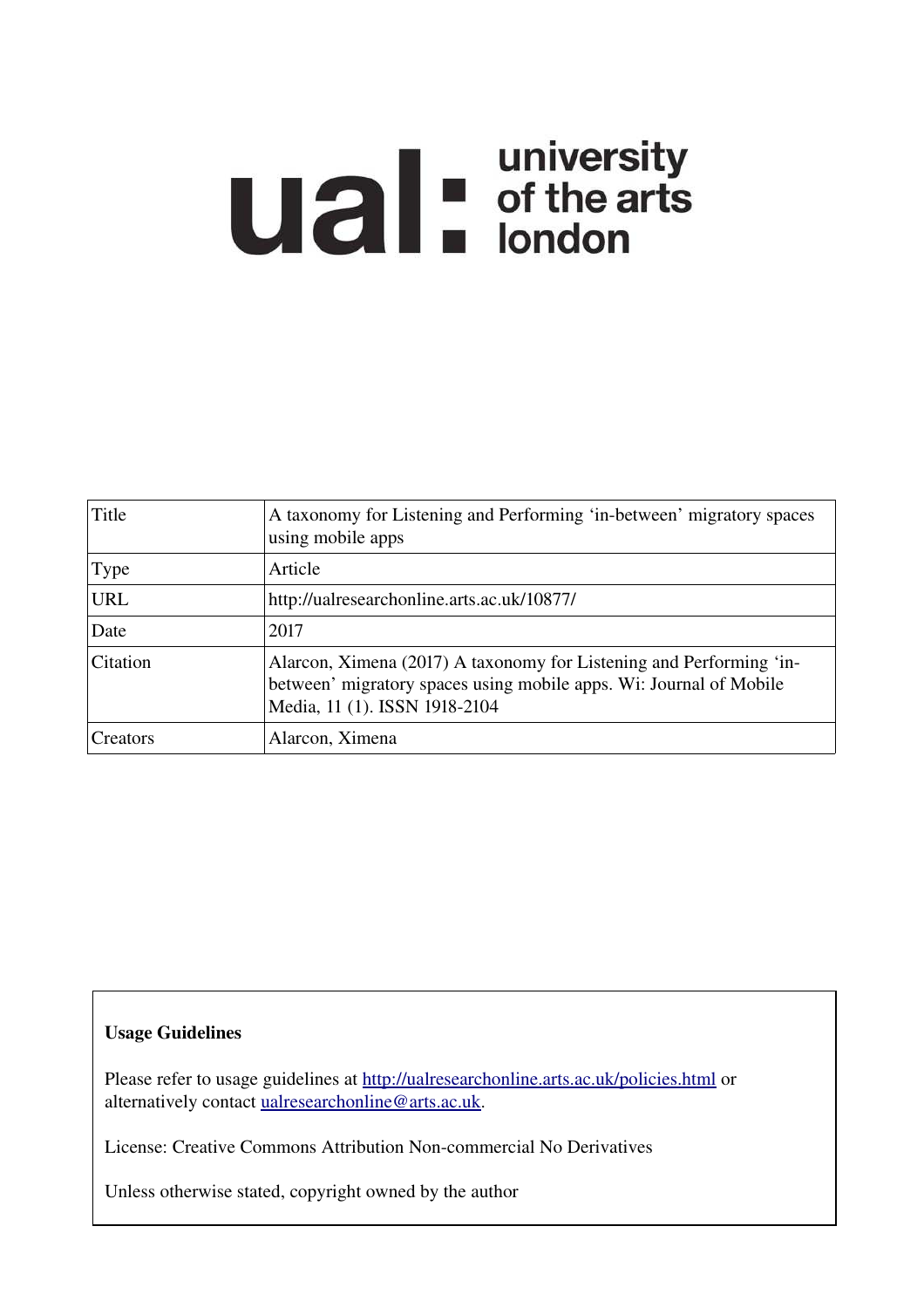

A taxonomy for Listening and Performing 'in-between' migratory spaces using mobile

apps.

Ximenia Alarcón

*Wi: Journal of Mobile Media* 2017 11: 01

The online version of this article can be found at:

http://wi.mobilities.ca/ a-taxonomy-for-listening-and-performing-in-between-

migratory-spaces-using-mobile-apps

 Alarcón, Ximenia. "A taxonomy for Listening and Performing 'in-between' migratory spaces using mobile apps " . *Wi: Journal of Mobile Media. 11.01* (2017). Web.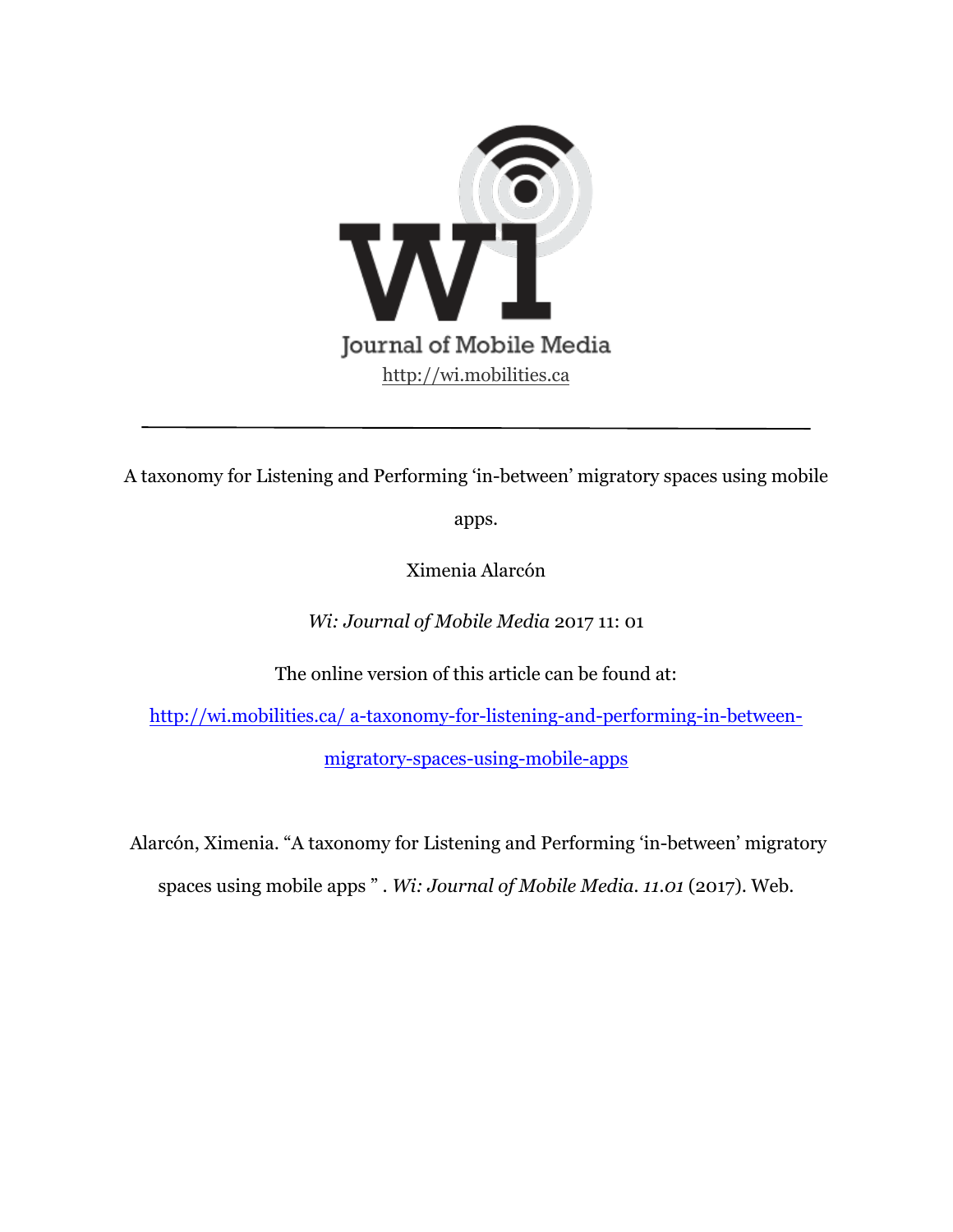# A taxonomy for Listening and Performing 'in-between' migratory spaces using mobile apps

Ximenia Alarcón

### **Abstract**

After four years developing telematic sonic performances via the Internet, listening to the 'in-between' space in the context of human migration (Alarcón, 2014; 2015; 2016), I argue that questions derived from technical challenges and accessibility suggest the exploration of mobile phones for such performances. I suggest key components to develop an app turning around the concept of 'in-betweeness' (Ortega, 2008), which finds resonances with the concept 'net-locality' (de Souza e Silva, 2013), emerging from people's interaction in a mobile space. Focusing on a qualitative review of apps, I propose a taxonomy of listening and performing to facilitate and widen the exploration of 'in-betweeness'.

# **1. Telematic sonic performance challenges**

Through the making of telematic sonic performances [1] (Fig. 1) in the project Networked Migrations (Alarcón, 2014; 2015), I have previously explored questions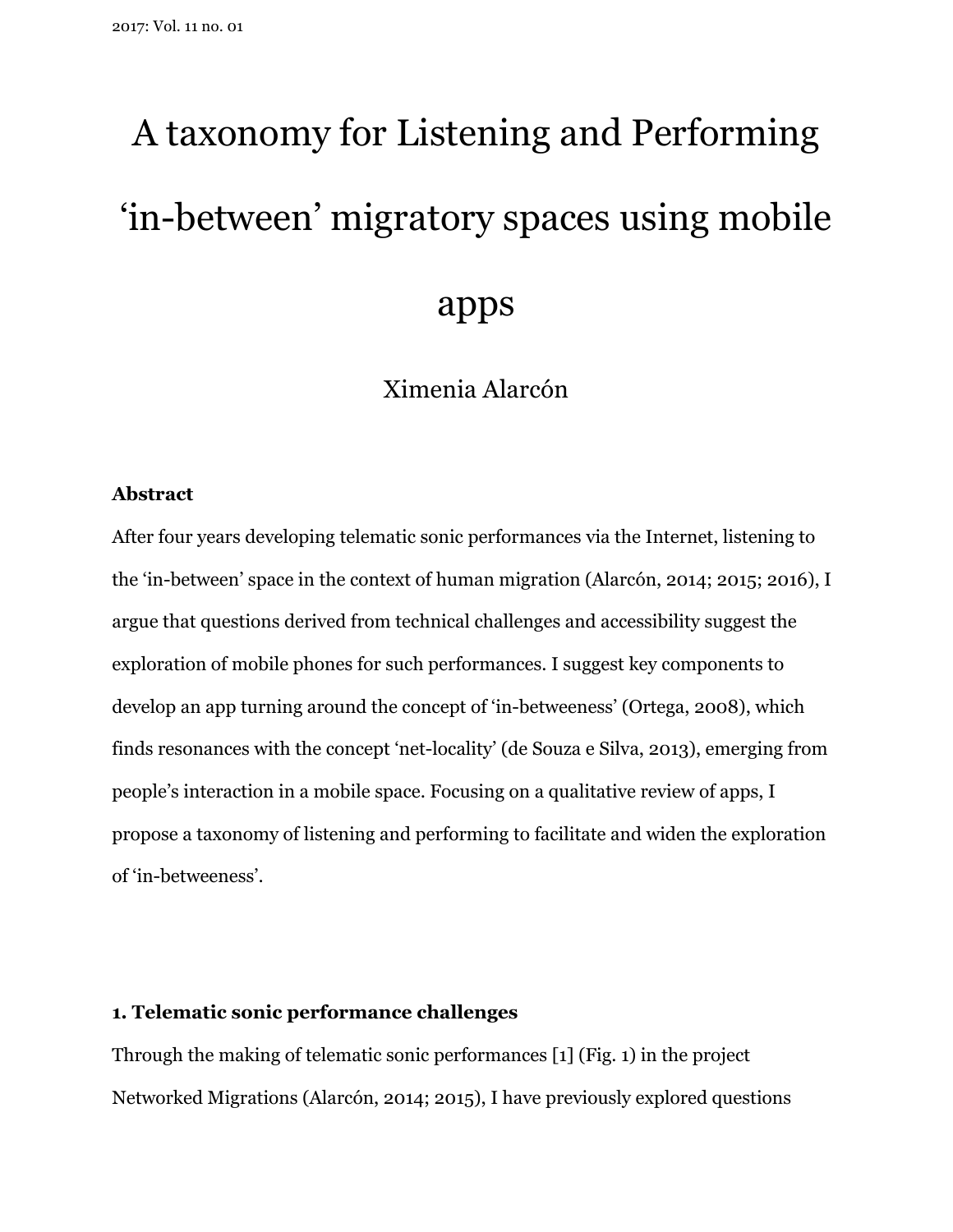regarding listening, performing and technology to approach 'in-between' spaces in the context of migration. The 'in-between' space is understood as created out of the negotiation between internal and external space (symbolic, cultural, historic) by a person in exile (Ortega, 2008), to make sense of the new space that s/he has to inhabit. By using Pauline Oliveros' Deep Listening practice (Oliveros, 2005) combined with Networked Listening (Schroeder, 2013), through telematics via the Internet, I have invited people with migratory experiences (not acquainted with these listening practices) to improvise using spoken word and pre-recorded sounds. Through Deep Listening participants have expanded their perception of sound as it travels in time and space, through sonic meditations, listening in dreams and listening to the body; through Networked Listening, a concept developed by Franziska Schroeder (2013), they have experienced the 'essential unselfing', becoming a fragile body performing through the distance, reaching the other, locating the self in an 'in-between state' (224). I suggest that while listening practice helps one to navigate the 'in-between' space (e.g. negotiating the meaning and feelings produced between sounds from different locations, and the making of alternative sonic spaces), performing between distant locations stimulates the sensation of being in an 'in-between' state, which relates to the multidimensional physical experience of the performer (Schroeder, 2013) when trying to reach another person or location in the distance, during performance; these two components – listening and performing – inform sonic 'in-betweeness'. In these performances, the diversity of languages and the interplay that participants create invites us also to hear traces of what Janette El Haouli (2006) calls a "nomadic voice", wandering between native and second languages, a voice without fixed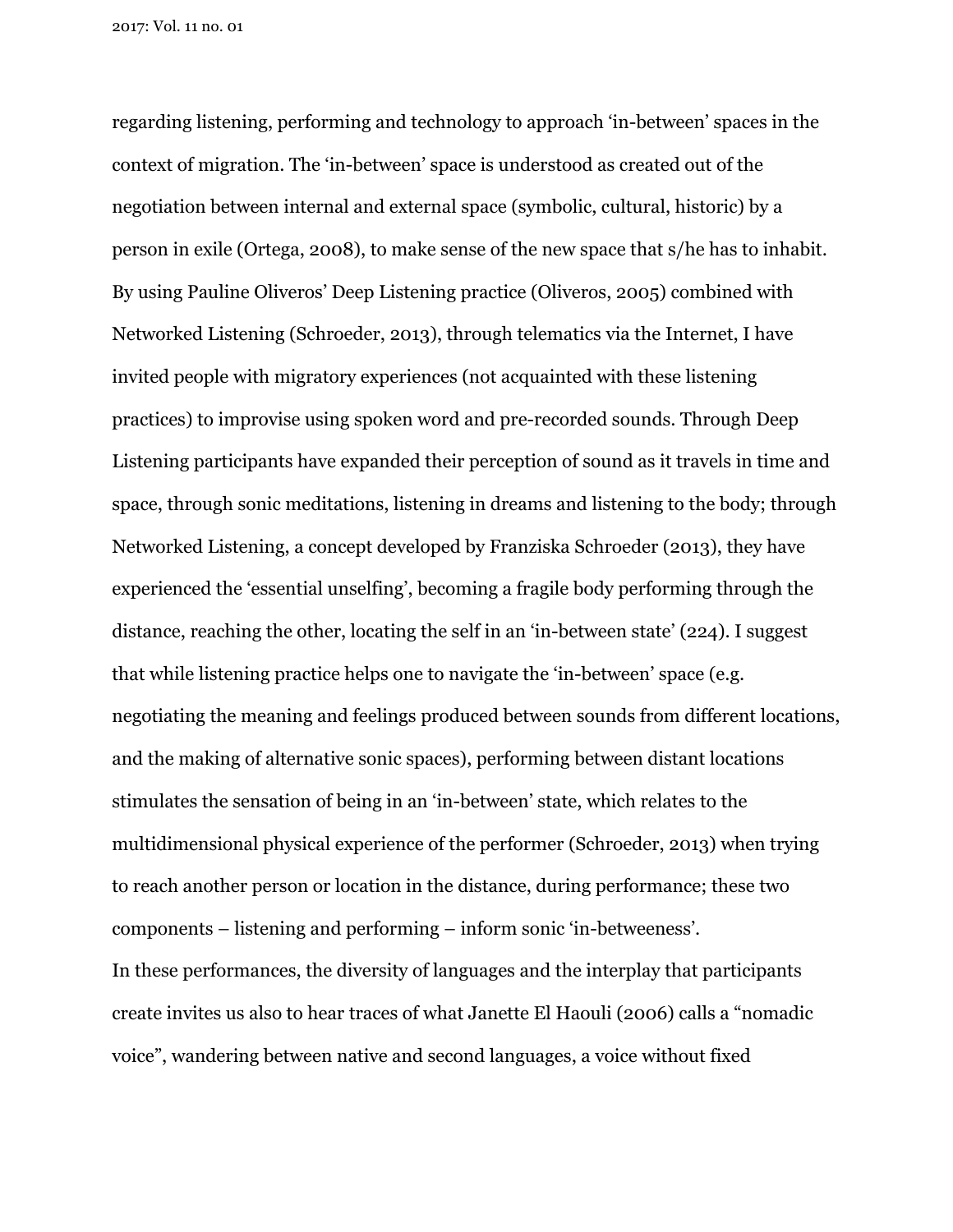territories, "a bridge for the overcoming of pre-established values and inherited questionings." (106).

 $\overline{a}$ 



Figure 1. Migratory Dreams Telematic Sonic Performance (Bogotá - London 2012)

For connectivity, in the performances I have used bi-directional high quality audio streaming software [2], developed by engineers and musicians (Cáceres & Chafe, 2010; Carôt & Werner, 2007) to overcome concerns with delay, multiple participants, interconnection with other sound software, audience, and quality of sound. In my practice, demands for large capacity bandwidth to achieve high sonic quality bring challenges for venues outside academic institutions. Equally in these venues many pieces of equipment needed for the performers, such as microphones, audio units, laptop computers, and loudspeakers, are not easily accessible. On the other hand, firewall security on academic or large institutions can hinder the ease of connections. When connections and equipment are in place, another challenge is the development of simple screen-based interfaces to serve the performance.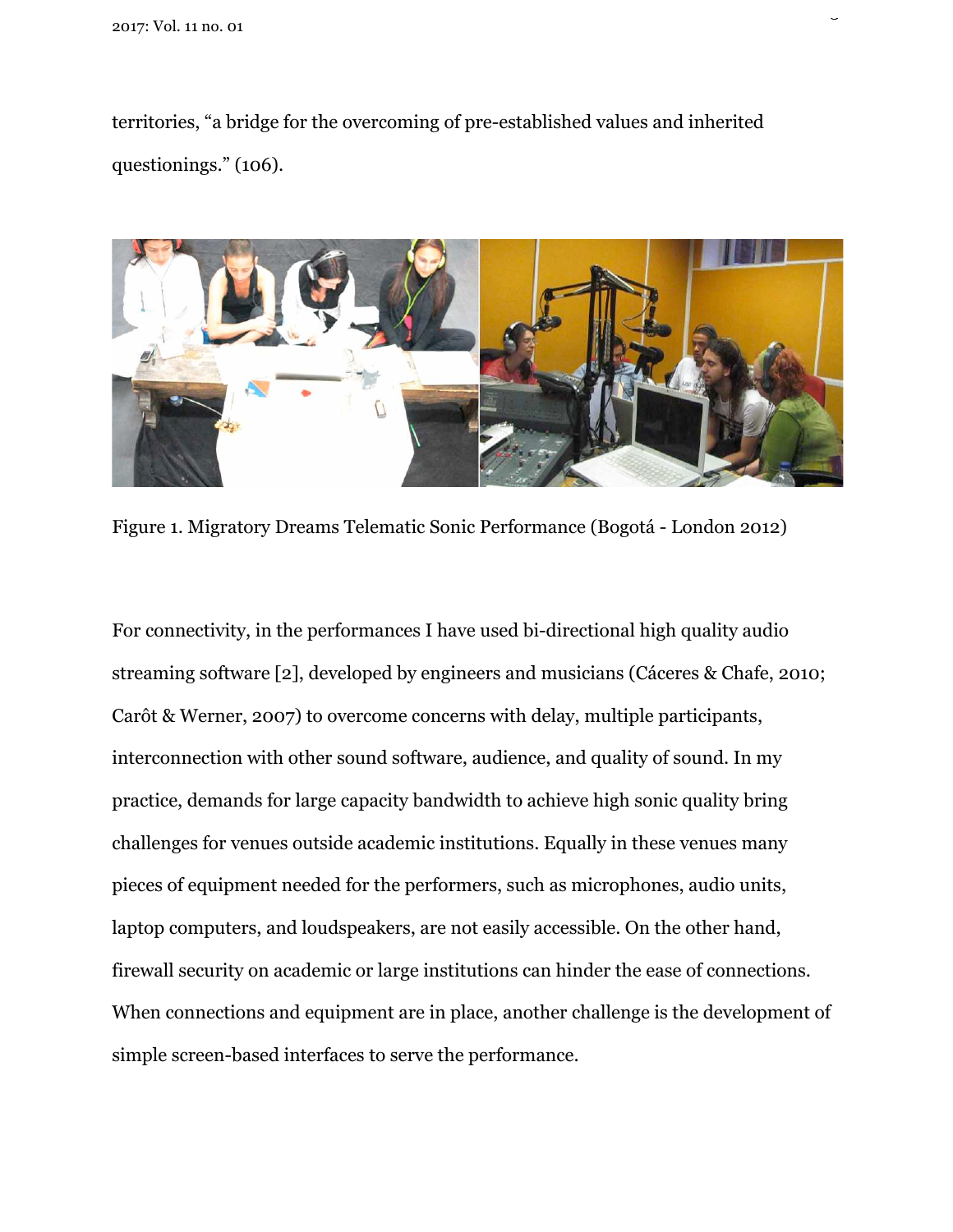To tackle these issues, I wondered what social, cultural and technical opportunities mobile technologies could offer to creatively access the sonic 'in-betweeness' in the context of migration, by listening and performing in the distance.

4

# **2. Mobile technologies and human migration**

In the last decade, new media has been transforming paradigms of migration, making a radical shift from 'nostalgic reclamation' of belonging, to an identity that finds definition 'through its mobility and interactivity with others' (Papastergiadis, 2014). For instance, mobile phones have been regarded as central to the maintenance of long-distance relationships in transnational spaces (Madianau, 2014). Furthermore, musicians and artists have regarded listening through this medium in a performative manner as an intimate and introspective practice (Tanaka, 2014), yet often situated in a public space, inviting connection with others. In turn, Adriana de Souza e Silva (2013) introduces the term 'net locaIity' to refer to the *state* (not a space, not a place) where, for the mobile user, 'remote connections are still present, but become part of the space in which the mobile user is, instead of removing users from it' (118, 2013). This perspective of being in a 'state' within a space resonates with the 'in-betweeness' experienced through Deep and Networked listening in telematic performances that explore migratory feelings, when negotiating distant and local acoustic and emotional spaces.

Envisioning the introduction of mobile technology in migration-based and dislocated telematic sonic performances felt very relevant for expanding and enriching the experience gathered using the Internet. I began to explore the potential of a hypothetical mobile sound app for migratory spaces. Such an app might enable the exploration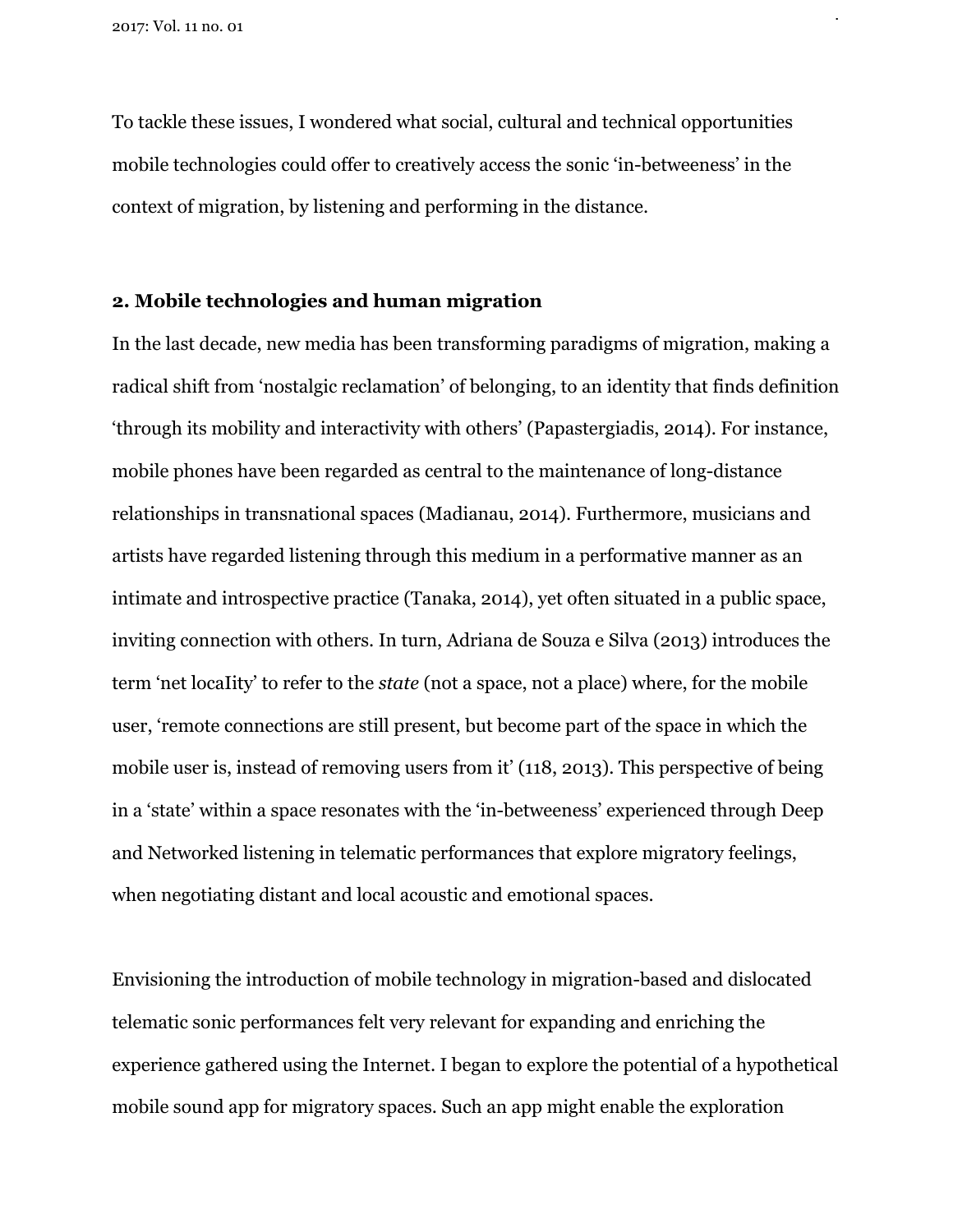through listening and performing of "in-betweeness", through immersive experiences. For instance, it might support the exploration of multiplicity of languages and voices, which are influenced by a diversity of sound environments and locations. The listening experience might focus on headphones or small loudspeakers, creating interventions in public and private spaces, and it might be widely accessible. For this imagined app to be developed, I wanted to explore how mobile sound apps have been used in the practices of listening and performing, and to investigate their current technological options and limitations.

 $\overline{a}$ 

# **3. Comparative review**

In 2014, with the support of the app developer Donal O'Brien, I engaged in a comparative review of more than forty publicly available mobile apps that use streaming sound, voice and other sources of sound for listening and performative purposes (Alarcon; O'Brien, 2014). Originally intended as a heuristic evaluation, we looked at previous heuristic analyses that could offer us elements to systematically explore the apps. The closest study found was the one in 'playability' for mobile games (Korhonen and Koivisto, 2006), as playing could be understood as performance. However, soon we realised that listening and performative experience using mobile sound apps should have its own territory of analysis. For that reason, an open qualitative exploration was more suitable for this review.

To select the apps we looked at the technical characteristics that they might include for the achievement of telematic sonic performances: Voice Transmission (VoIP apps), recording (using voice), use of pre-recorded sound (including music production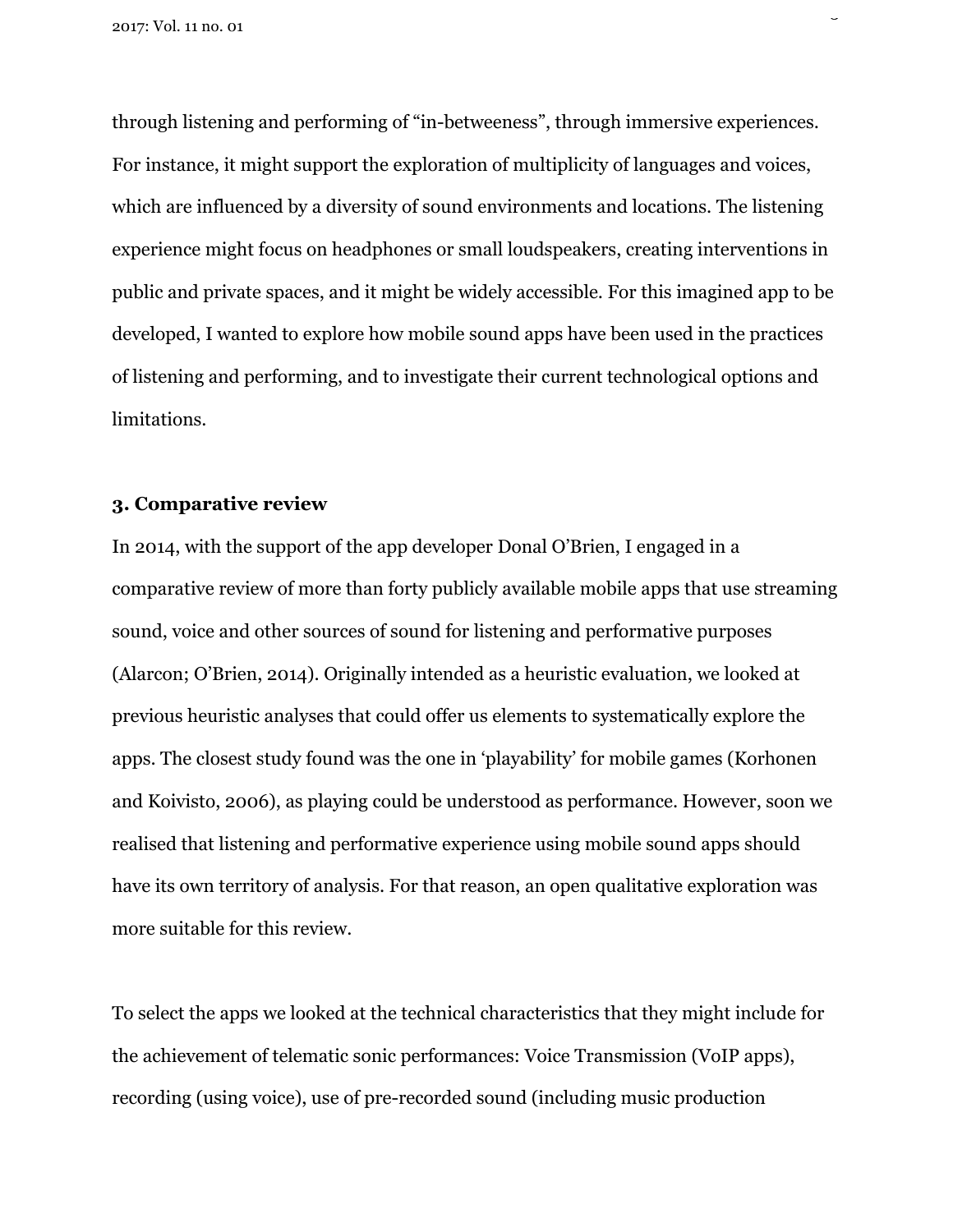samplers), use of location (e.g. GPS, multiplayer games), multi-user connectivity (to explore bi-directional relationship between sender and receiver, e.g. multiplayer games and jamming sessions), and sound spatialisation (e.g. the use of multilayering, binaural and 5.1, surround, and ambisonics).

To experience each app we decided to focus on qualitative parameters such as: 1. *listening experience* (sound spaces perceived and types of sounds used that relate to place); 2. *expression and performativity* (how the app invites the listener to engage in actions that expand the perception of sound in space); 3. *embodiment and gesture* (how the body is involved in the interaction with the app); and 4. *social engagement* (if the app promotes collaboration or interconnection with others).

Each of us experienced the apps in our own time and shared a table where we compiled our experiences and comments. O'Brien also focused on the technological aspects (e.g. how the app was made).

# **4. Listening to apps**

A selection of the reviewed apps is presented here, as the best representative examples found to approach sonic 'in-betweeness'. I have included our general perceptions of space, thoughts and feelings that arose during our interactions with the apps. Special attention is given to the apps that work with distant and local acoustic environments. Acoustic environments from all over the world are used by apps that use GPS to stream sound to or from the Internet. For instance, the *LocusCast app* (Figs. 2 and 3) part of the Locustream project [3], streams sound in one direction in *real time* to a sound map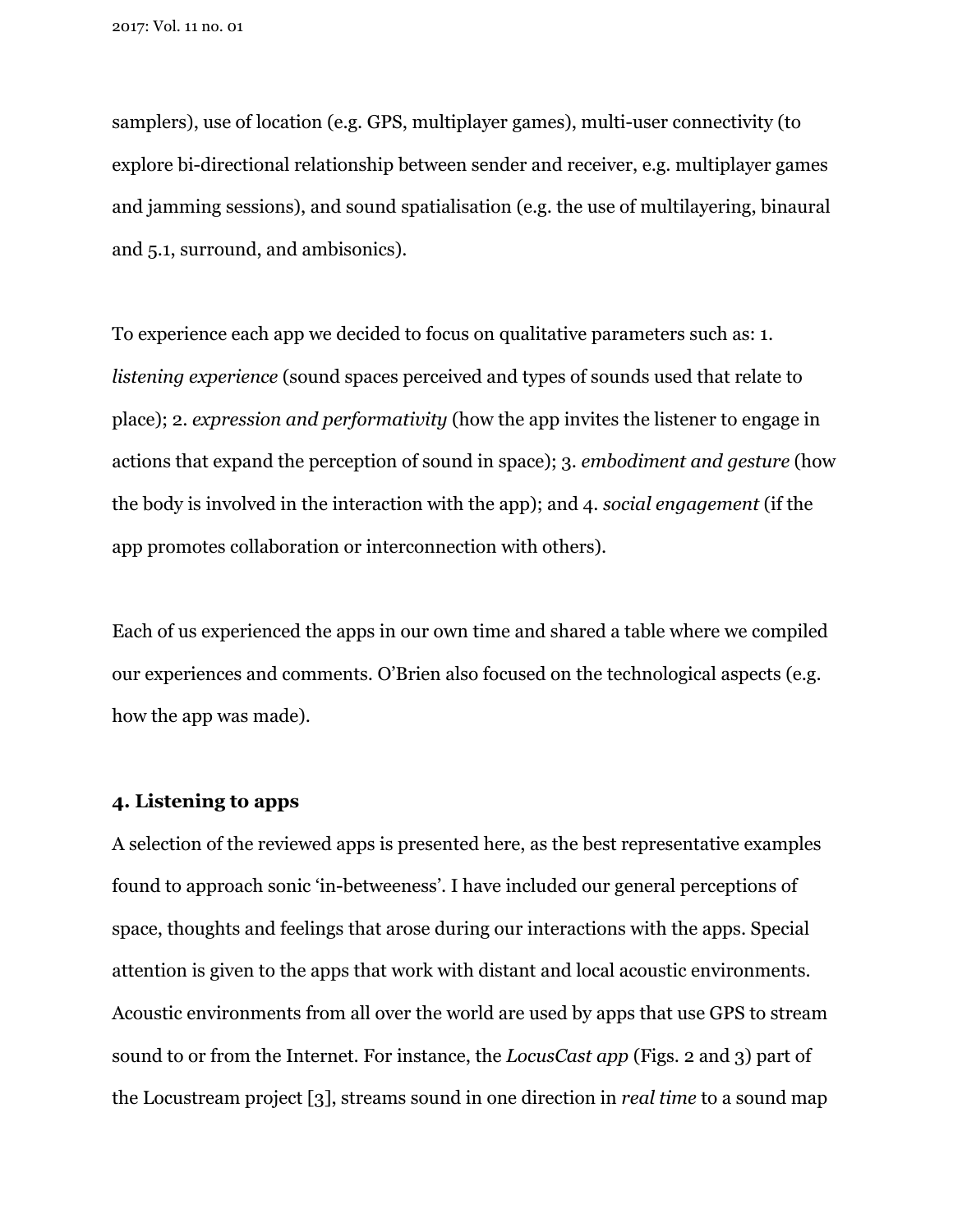on the Internet. When used as a resource for an installation such as the REVEIL/SoundCamp [4] project led by Grant Smith, Locustream can present the user with "the sound of daybreak streamed from microphone positions all over the world as a continually changing soundscape over a 24hr period" (Papadomanolaki, 2014). The perception of streaming in real-time strengthens the feeling of *connectedness* with others in different locations in the world. In an interview by Maria Papadomanolaki, Smith describes the experience:

 $\mathbf{r}$ 

… remote listening does seem to give a quite distinctive sense of location. Listeners commonly report that, as they are listening to what is going on under the ice, they often become much more closely aware of local sounds as well. The juxtaposition of two live audio fields seems to be brought into relief, curiously, by the more or less conscious effects of latency, which creates a disjuncture of a few seconds if you listen to the same sound locally and via the network [18]…something like watching and hearing a woodcutter in the distance. Except that here both channels are audio. So the disjuncture works something like a conceptual stereophonic effect.(2014: 11)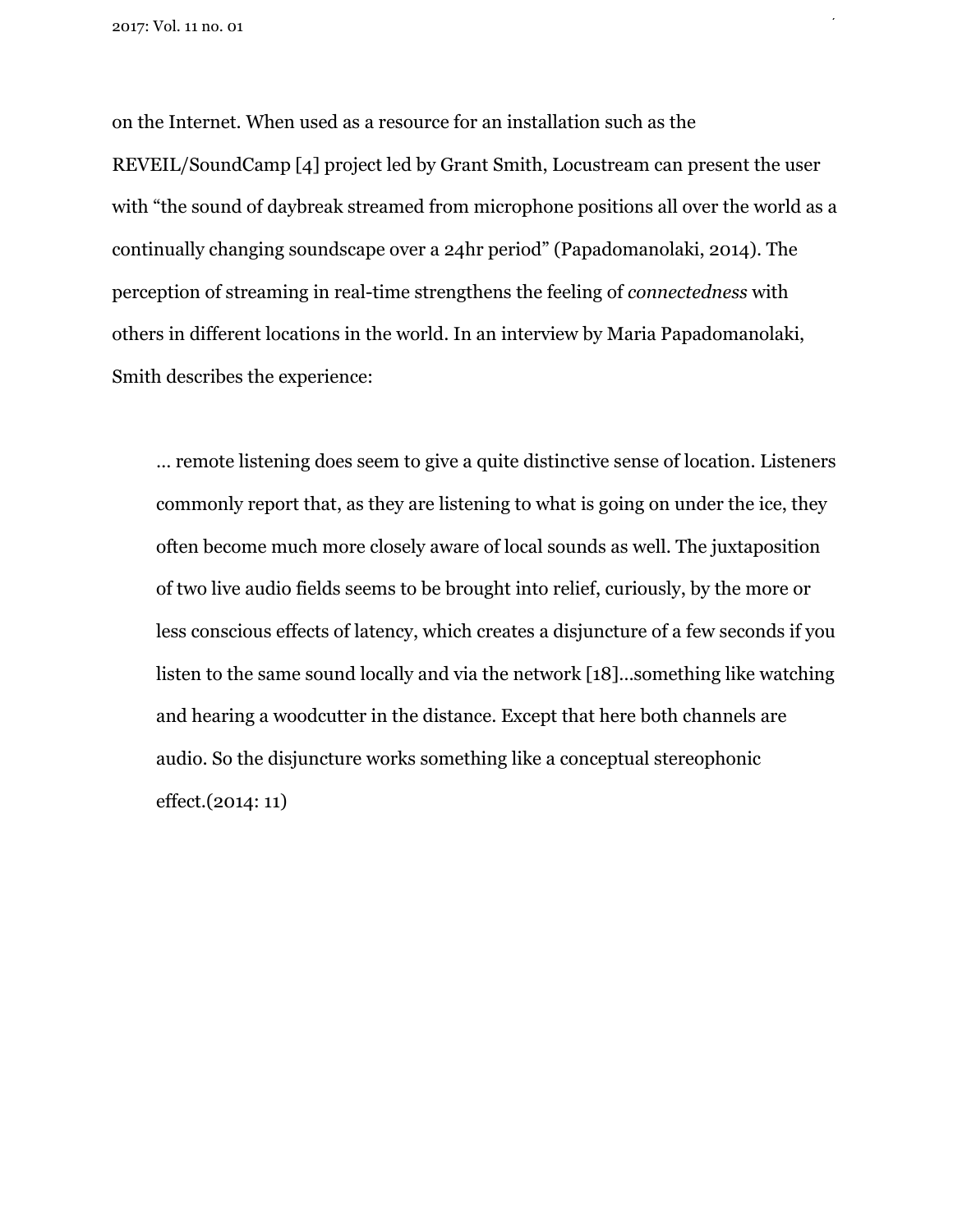

Figure 2. LocusCast app



Figure 3. LocusMap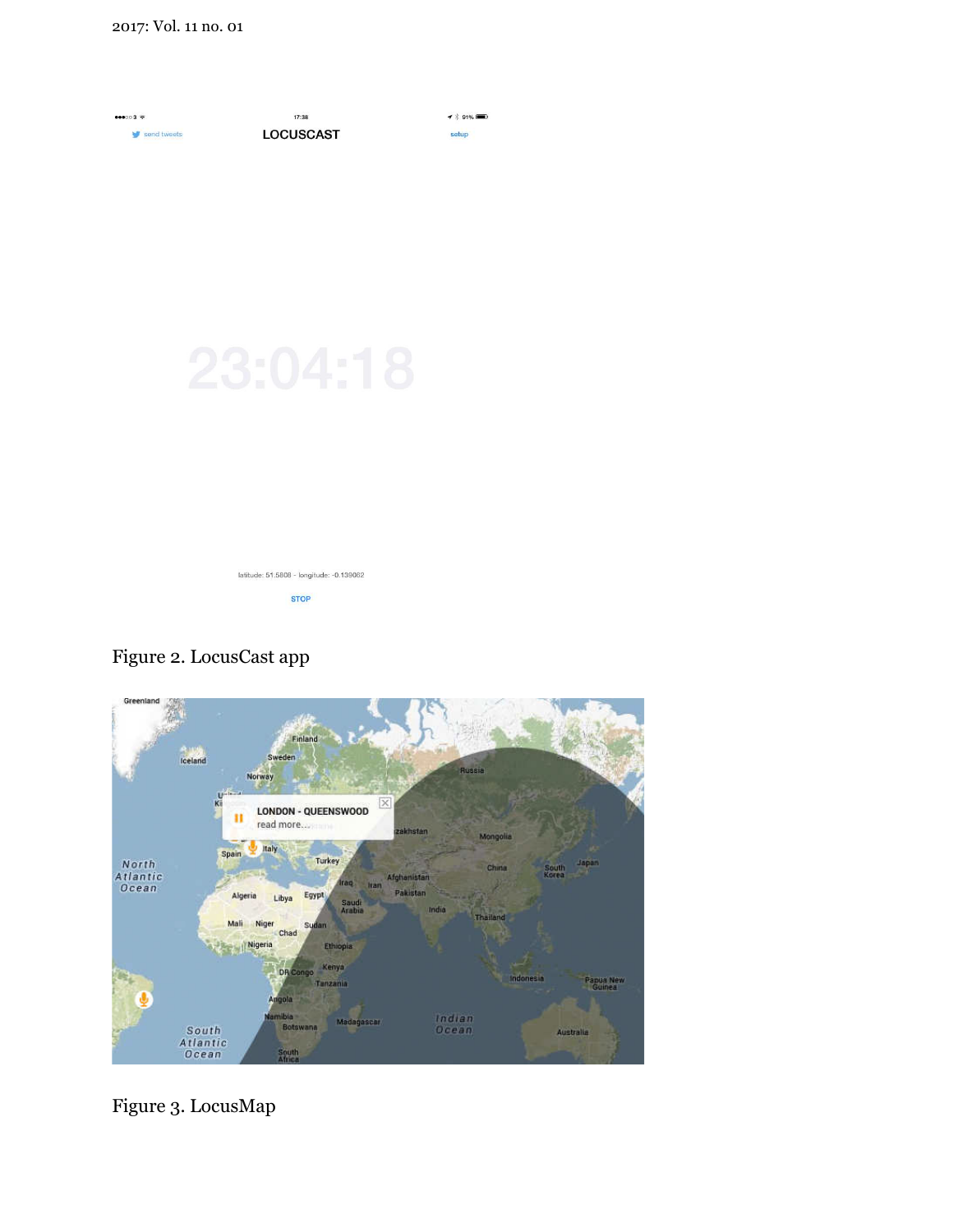Using streamed pre-recorded sounds from the Freesound project [5], the *43D App* [6] offers a virtual tour of planet earth via soundscapes. The user can explore the soundscapes of particular areas by selecting locations on a map, and mixing them in two modes: random and simple. The listening experience is similar to a radio station that permanently broadcasts sound environments, and uses visual mapping techniques. Although the mix is interesting, this approach seems to 'fix' the sound in time and space, simplifying the representation of sound, a transient medium, on a map, and thus possibly overlooking relationships that might be established (further than geographical location) between the sounds.

 $\mathbb{R}^2$ 

Mixing *pre-recorded* and *live sound* can be experienced in the *Sound Hailuoto* app [7] (Fig. 4), informed by a participatory project with children. The screen-based interface shows a graphic piece of land representing the Finnish island Hailuoto, which acts as a fascinating concrete element that contrasts with the previously mentioned sound mapping interface. It mixes natural sounds from the island with any environment where the user is located. The application uses a network feature via a server and offers the possibility of recording the mix and sending it to the project. The mixture of these two spaces is an interesting contrast between nature and built/urban environments. Also, the listener is invited to locate herself in a different space created by the mix and to adjust to a different perception of time (as might occur in a migratory experience).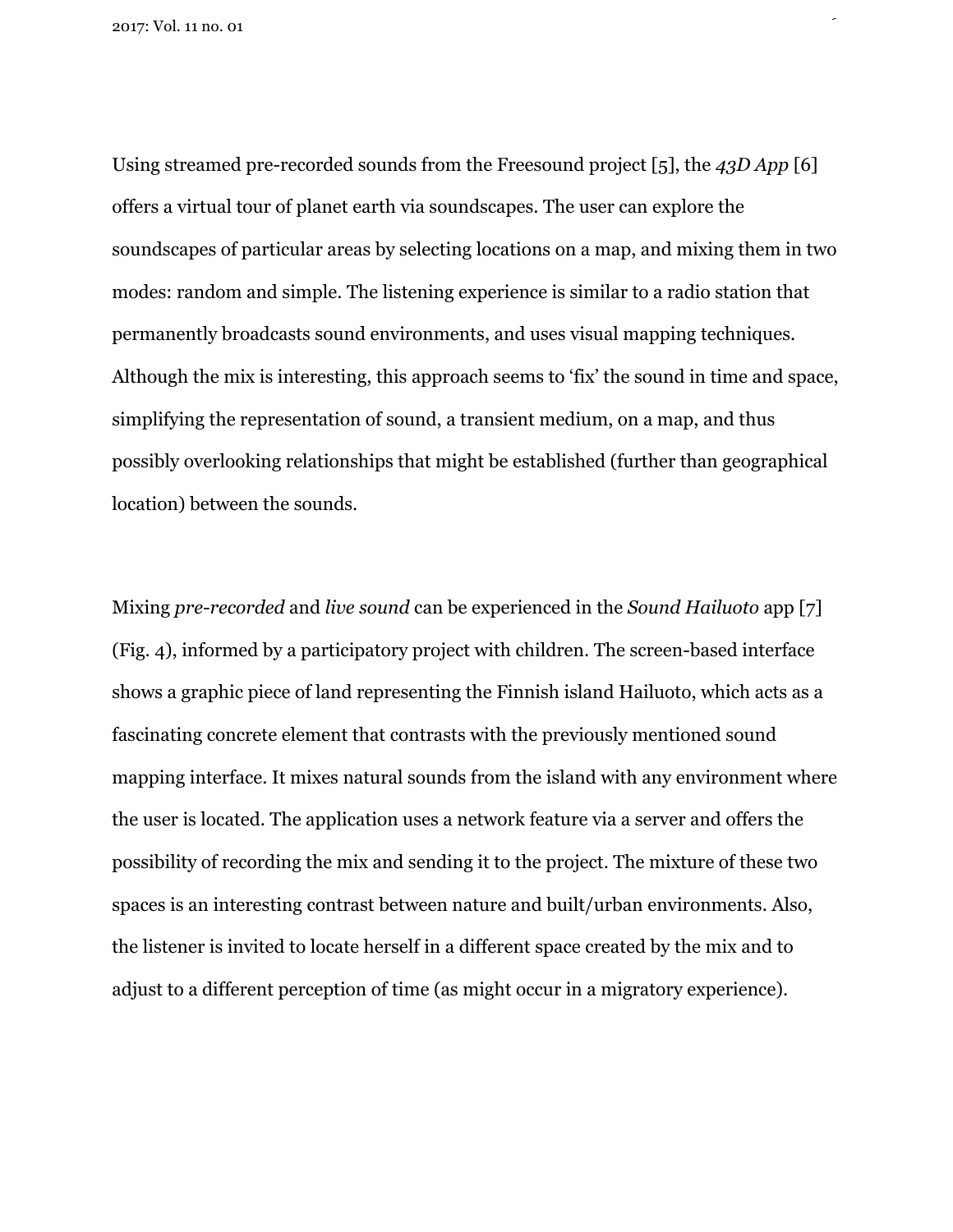

Figure 4. Sound Hailuoto app

Other approaches to listening to space and specifically to *location* are evident in apps that allow the user to leave their sonic trace on a GPS locative point, such as *Shoudio*  and *Woices.* These apps invite the user to record with the built-in microphone, leave a message, and then to search for other sounds that are in the user's proximity. In *Shoudio* [8], the sound is definitely enhanced by the association of location. Being able to view where the sound comes from on a map and in relation to the user's current location creates a sense of exploration of the close locality. Furthermore, the app uses information relating to the date and location of the recordings that, during listening, create a *dislocation* of time and space, particularly for recordings made a long time ago. The app enhances an urge to create something worth listening to; by making a recording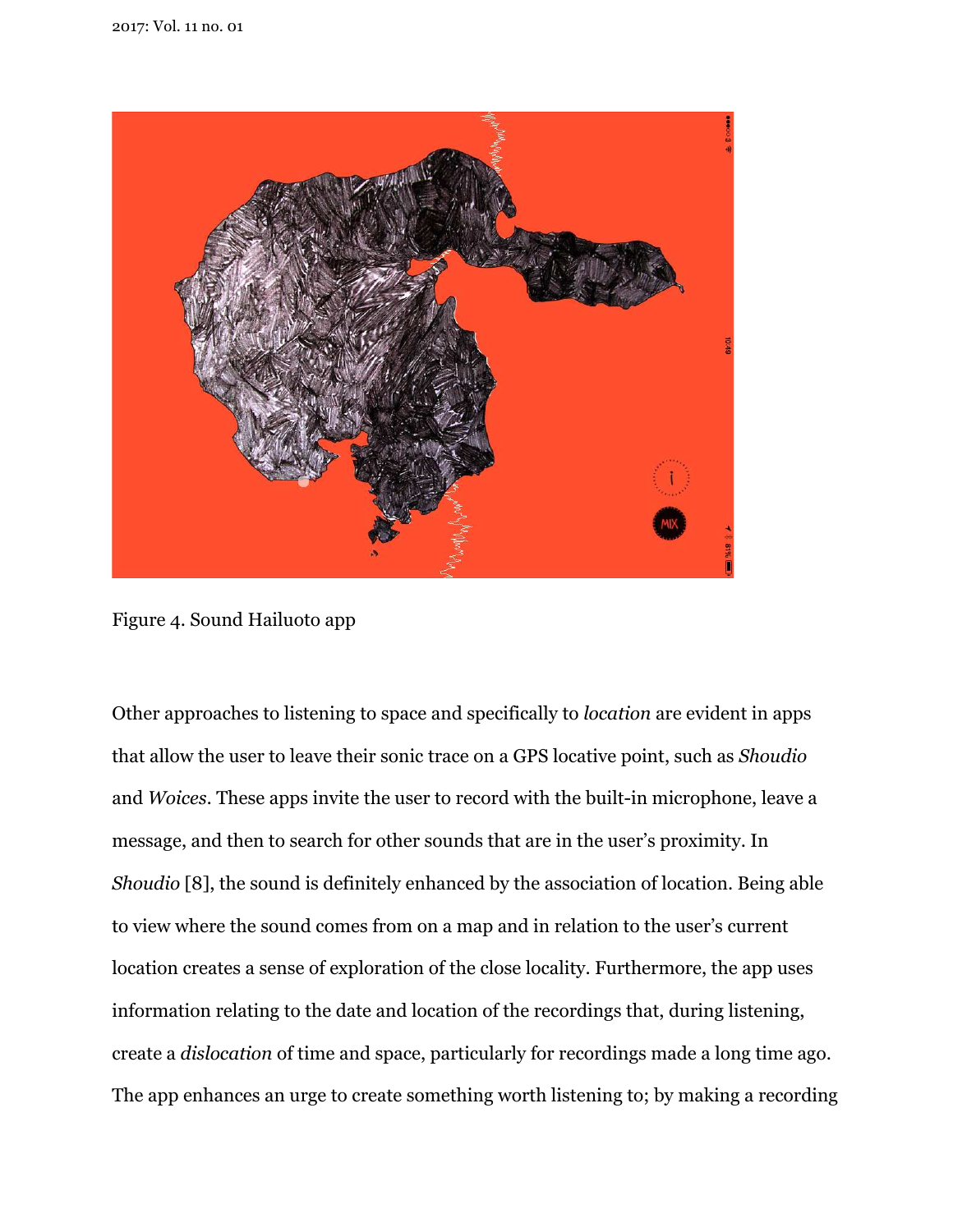the user is putting herself on the map, available to be heard by anyone anywhere. An 'explore' mode allows the user to browse sounds by proximity, popular sounds, and recently added. There is also an option to leave the app running in the background and allow it to play sounds that were recorded nearby as the user moves around.

*Woices app* [9] is intended as an audio guide to local areas, using voice as primary resource. These recordings are played back according to the listener's location, triggering the closest guides. Using GPS systems, it invites one to overhear neighbours' sound traces, and to perceive perhaps a sense of surveying the community. Although the ethos of the app is local community engagement, and it is globally available, it suffers from a lack of popularity.

In contrast, the app *Arrivals* (Figs. 5 and 6), created by the vocal artist Viv Corringham [10], offers performative and documentary elements about her exploration of location with residents in the city of Kingston, NY. The user can walk anywhere in the world and the app will track a path according to the route that the artist took with the residents. An interesting sense of dislocation is generated by the tracing of a foreign city within another city. Furthermore, Viv Corringham's embodied experience, expressed with her voice, offers to the listener a very inspiring way to approach a path in any city. The themes of the interviews are about location, home and histories; these invite us to link these experiences of a distant place with the local one, while missing a reference of time. The artist is the guide through the path, and this makes the multilayered experience both beautiful and interesting in its documentary character.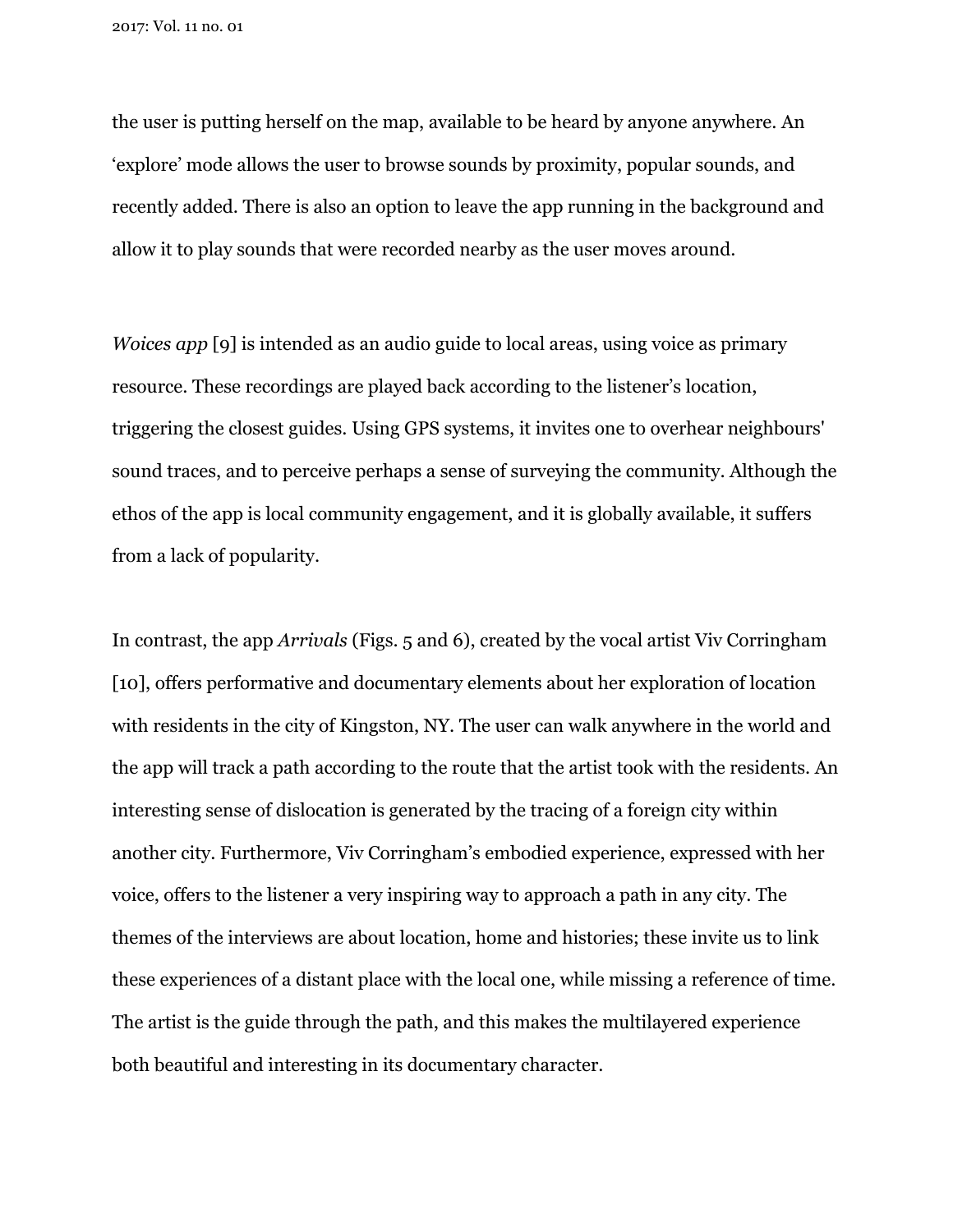$000037$ 



 $1$   $8$  71%

Presented by Deep Listening Institute

This LISTENING WALK is meant to be heard on the RONDOUT in Kingston, NY. If you are far from Kingston, you can also listen from where you are.

Walk down to the foot of Broadway, through Gallo Park, to the footpath that runs by the Rondout Creek. Facing the water, turn right and walk to the end of the path and back. (The return journey takes about 12 to 15 minutes according to walking speed and pauses.)

This app uses your device's GPS to activate different pieces as you wander along the waterfront. It contains ten tracks, each tied to a location.

You will be listening to stories of Arrivals in the City of Kingston, NY, gathered by Sound Artist & Vocalist Viv Corringham. Viv has created a unique Art Form by interviewing local residents about their experiences of arriving in Kingston. To this she has added her own vocal skills for an extraordinary LISTENING experience.

#### More about the piece

My thanks go to all the interviewees who generously shared their time and their stories: Karen Berelowitz, Rev. G. Modele Clark, John Dwyer Senior, Andrew Lyght, Breda McMahon, Dermot Mahoney, Geoff Miller, James Porter, Tibor Spitz, Jose Villa, Lynn Woods and participants from Pam Ruzzo's class, George Washington School, Kingston.

And to the Deep Listening Institute for making Arrivals possible.

Geolocated playback algorithm & programming by Paul Cantrell.

Map

Figure 5. Arrivals app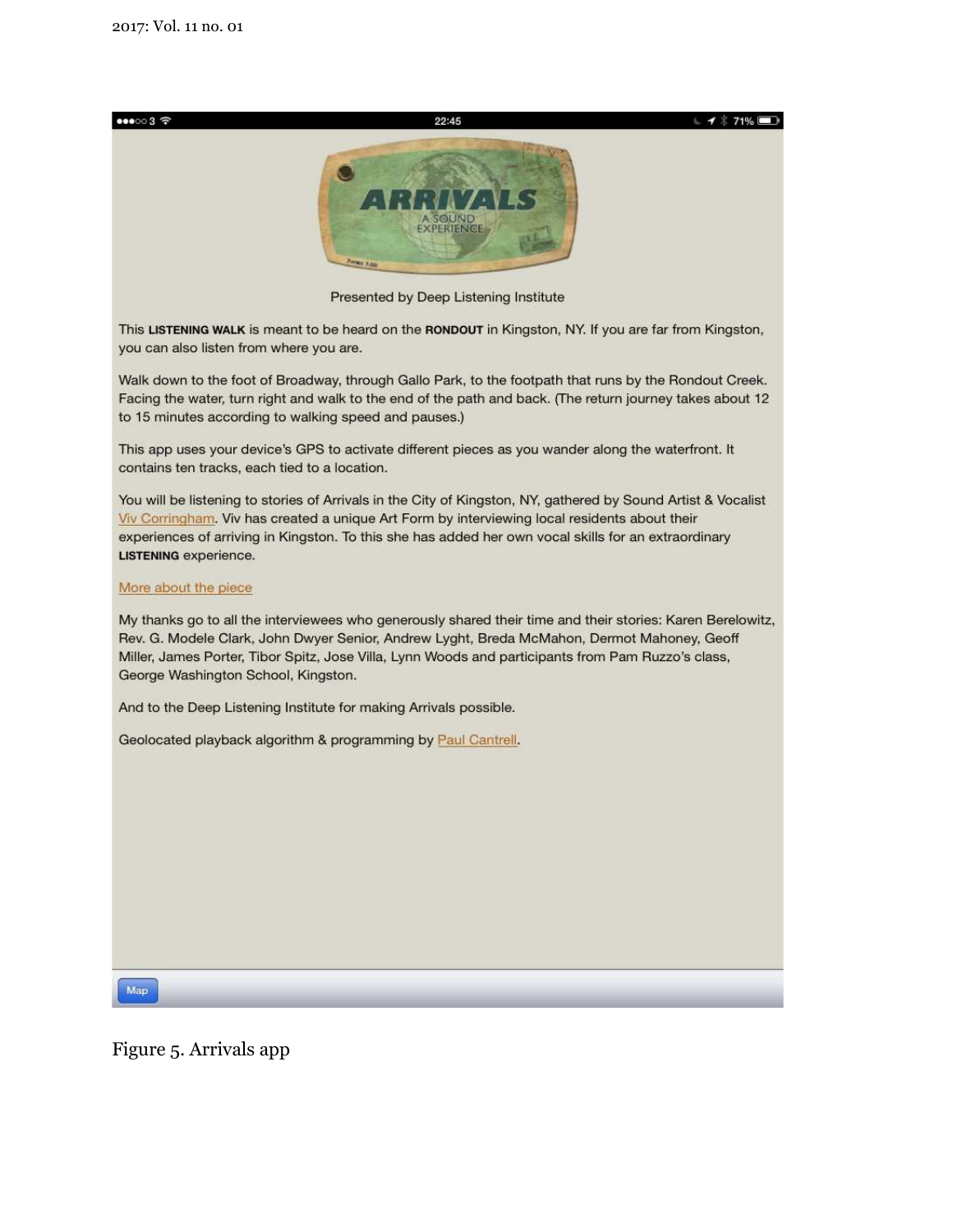

 $\frac{1}{2}$ 

Figure 6. Arrivals app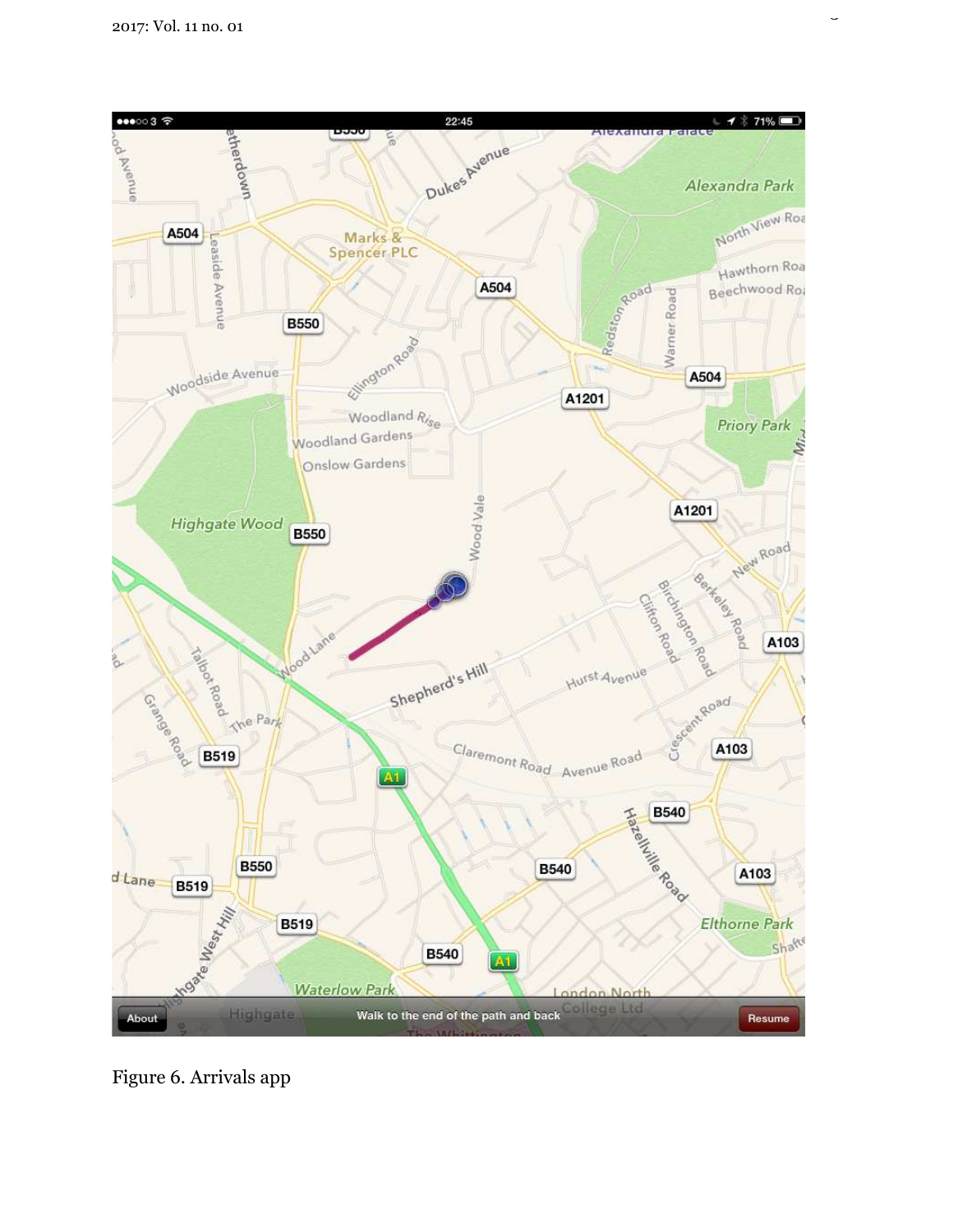If an envisioned telematic performance app involves connecting live, bi-directional audio streams, Voice over Internet Protocol (VoIP) apps offer the basic needed features [11]. Skype, Google Hangouts and Viber are examples of apps with audiovisual communication functionalities. For performance purposes, artists have used Skype, and in fact, it has been useful for working with participants in the Networked Migrations performances (Alarcón, 2014). When performing, it is noticeable that Skype uses a sound compression that works for relatively normal conversation, but when the sound goes above the dynamic level understood as normal (e.g. shouting, or singing loud), the compressor or limiter reacts by muting one of the two sources of the conversation. It can be argued that Skype and other commercial applications bring another aesthetic, and that performances can take place with it. However, in the envisioned app, sound quality is key to offering a listening experience that brings subtleties within mediated 'inbetween' space, with some degree of control over the sound parameters in the network.

14

# **5.** *Performing* **with apps**

As noted previously, the use of voice and language in telematic sonic performances, as well as the experience of listening to de-territorialised 'nomadic voices', has been important. Also, performative aspects of 'in-betweeness' bring the body into play. Thus, I have included a selection of apps that use voice and integrate the body as part of the performance.

Either for voicing, speaking, or singing, the reviewed apps enable performance with strategies known in the musical world, such as looping and layering. The Voice Jam app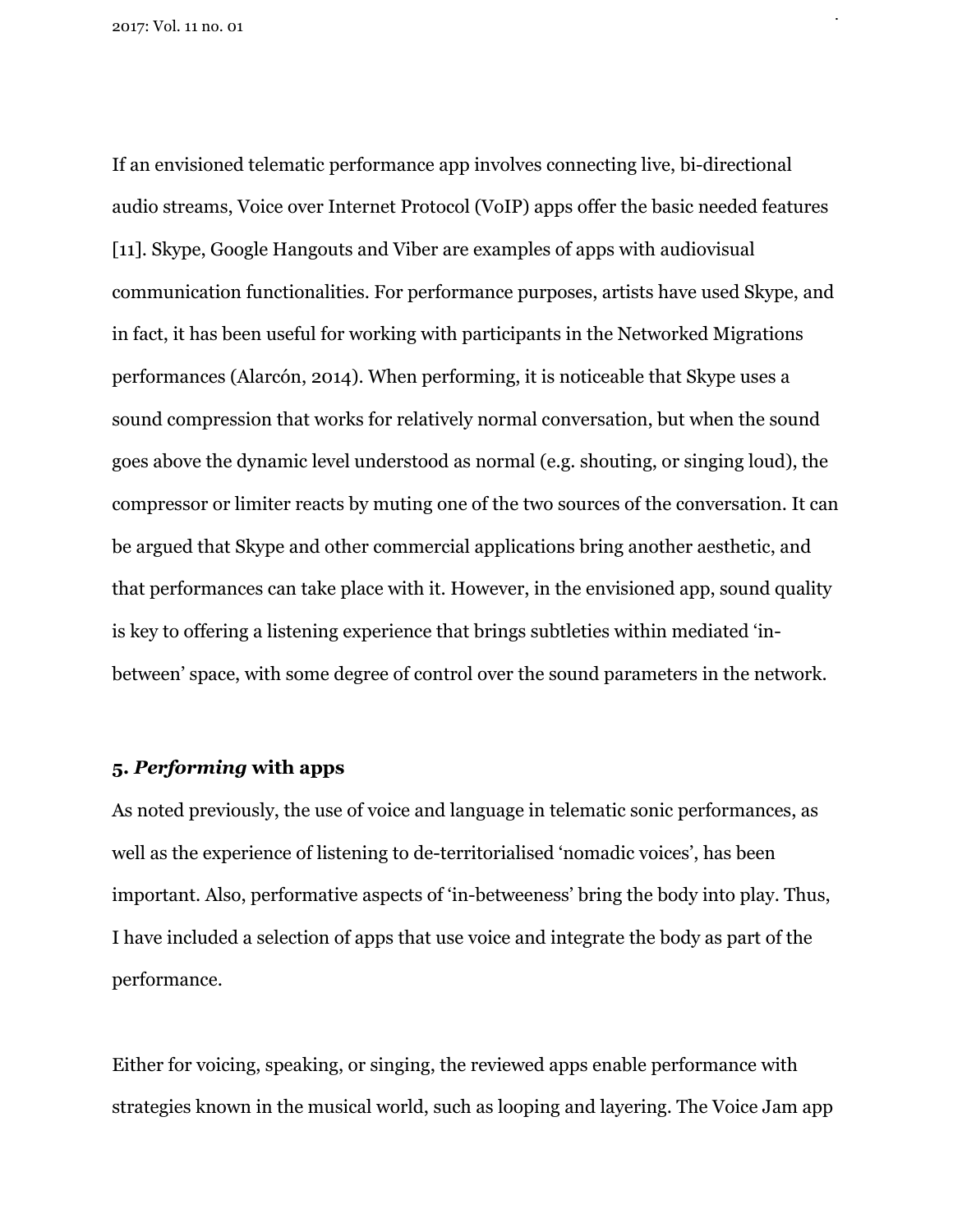(Fig. 7) invites one to listen in anticipation for the sound that has been recorded and visualised on the interface. Performing takes place while looking at the interface. It is an engaging app that invites the user to improvise with up to six different loops. The interface suggests the possibility of creating visual, animated scores [12]. In a similar way, but more simplified in terms of interface, *LoopyBeatbot* app [13] (Fig. 8) involves looping using a skeleton animation, creating playful and interesting links between voice and body.

 $\ddot{\phantom{1}}$ 



Figure 7. Voice Jam app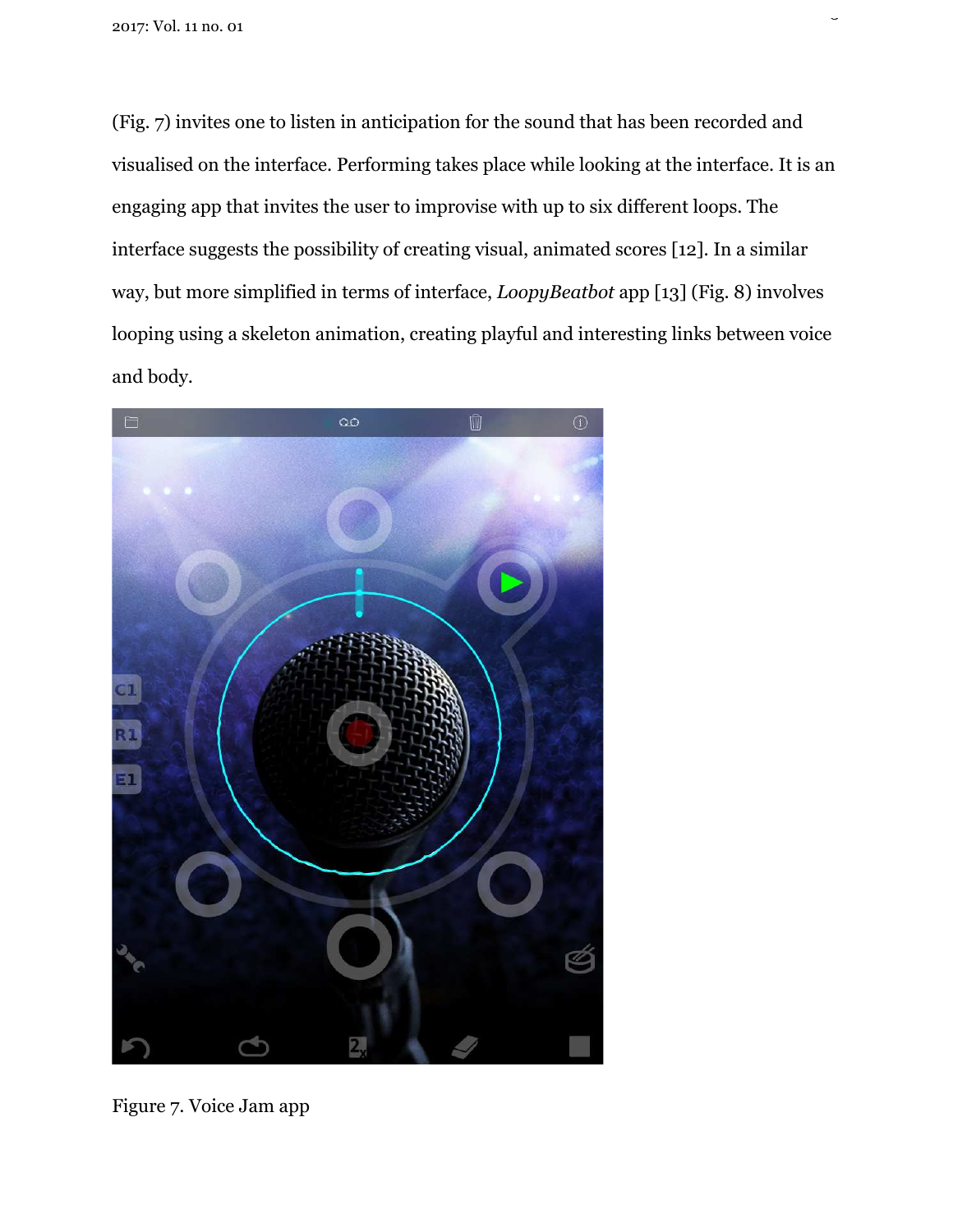

Figure 8. LoopyBeatbot app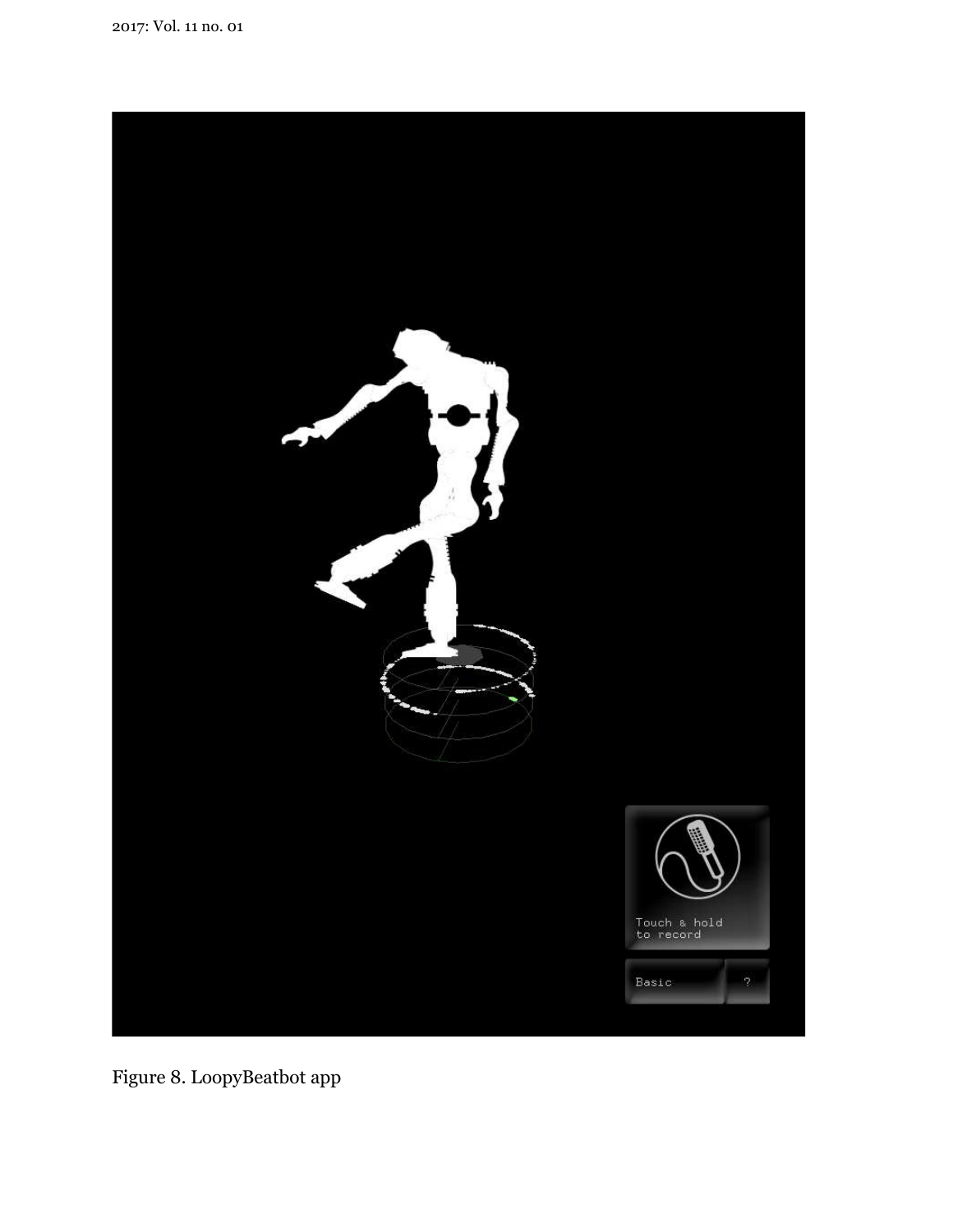The *Overdub* app [14] allows the user to determine a loop of arbitrary length. The user can then overdub an unlimited number of times, each time specifying a new track for the recording. This becomes very expressive, since the user can build up a 'sound mesh' utilising multiple layers of her/his own voice. In these apps, traces of nomadic voices could be explored and recorded in a self-immersive manner.

 $\frac{1}{2}$ 

With a more focused approach, and one addressed to children's interaction with their own voice, the iPad *Voice Bubbles* app (Fig. 9), by Yvon Bonenfant, uses different sophisticated transformation parameters: echo, pitch variation, granulation and filtering, inviting children to transform their voices, which leads to the creation of imaginary characters. The recording becomes active with touch, allowing visual exploration. The sequencing of the voice effects with colourful bubbles acts as visual feedback, playing eventually individual and collective compositions made by children. The iPad-only display invites many children to interact with it at once, stimulating shared listening and play.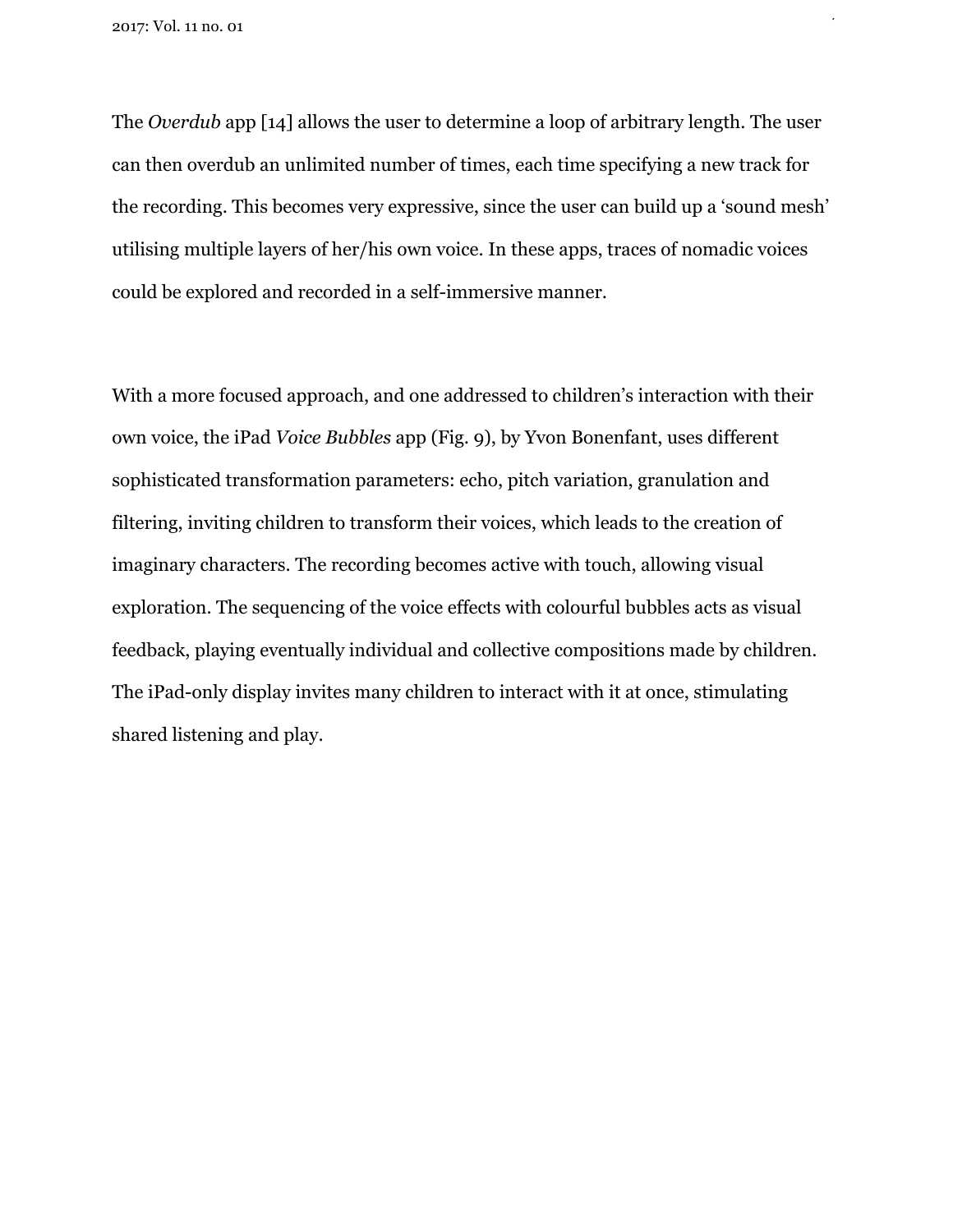

Figure 9. Voice Bubbles app

In what Harmony Bench (2014) calls 'gestural choreographies', mobile app developers have explored forms of interaction to extend the expression of the user, by using features such as multi-touch (tapping and dragging) and screen capture through video tracking, as well as the on-board accelerometer and gyroscope, which allow detection of movement, position and bearing, and the built-in microphone.[15] [16]

The *Ocarina* app [17] (Figs. 10 and 11), by using the built-in microphone and physical modeling of sounds, transforms the mobile phone into an instrument, which invites the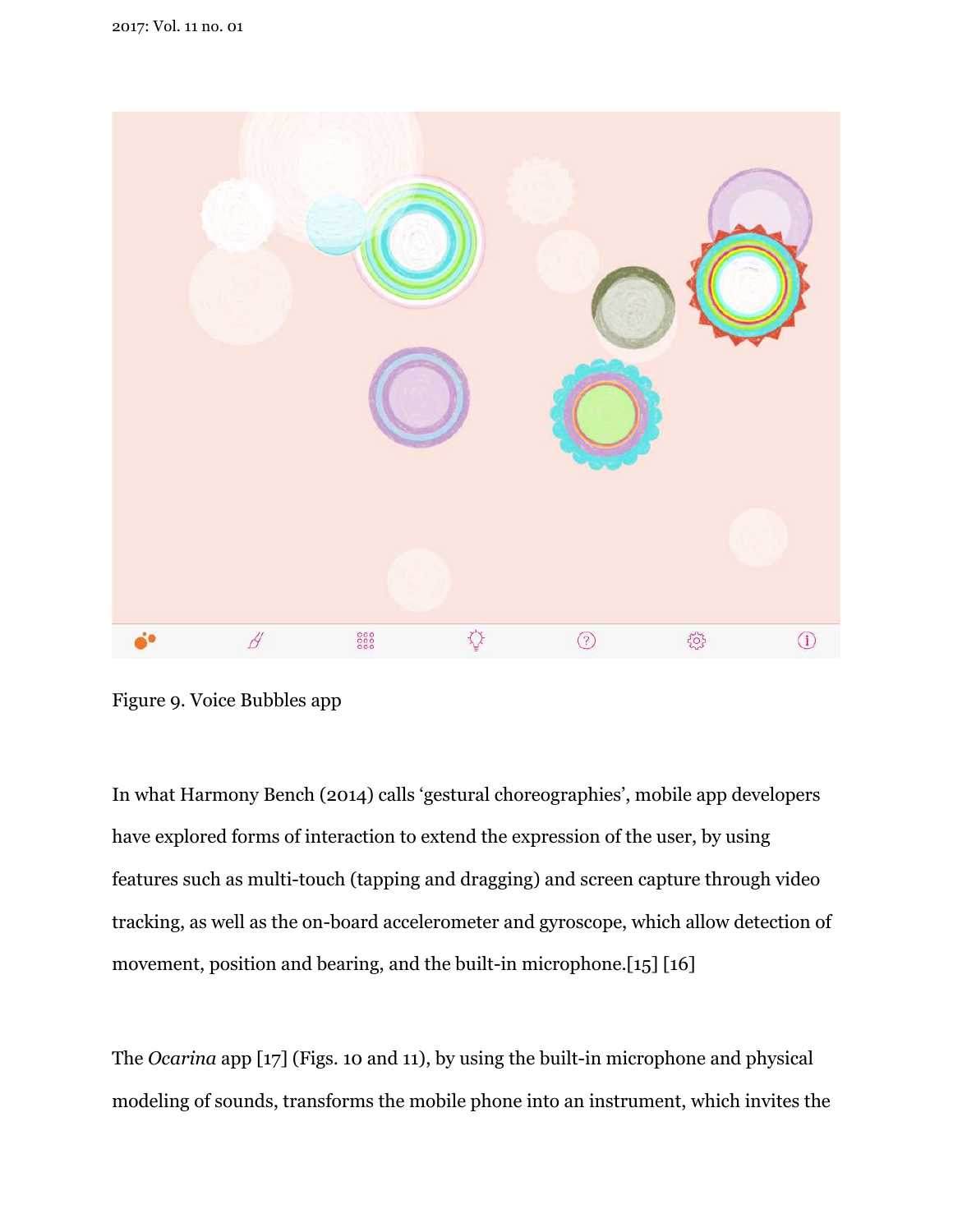user to perform by blowing. The reverb helps to create pauses for listening and playing the mix of sounds (only four sounds), and it is possible to choose timbre and scale, which makes the experience enchanting. The immediate response to touch is rewarding.

 $\frac{1}{2}$ 

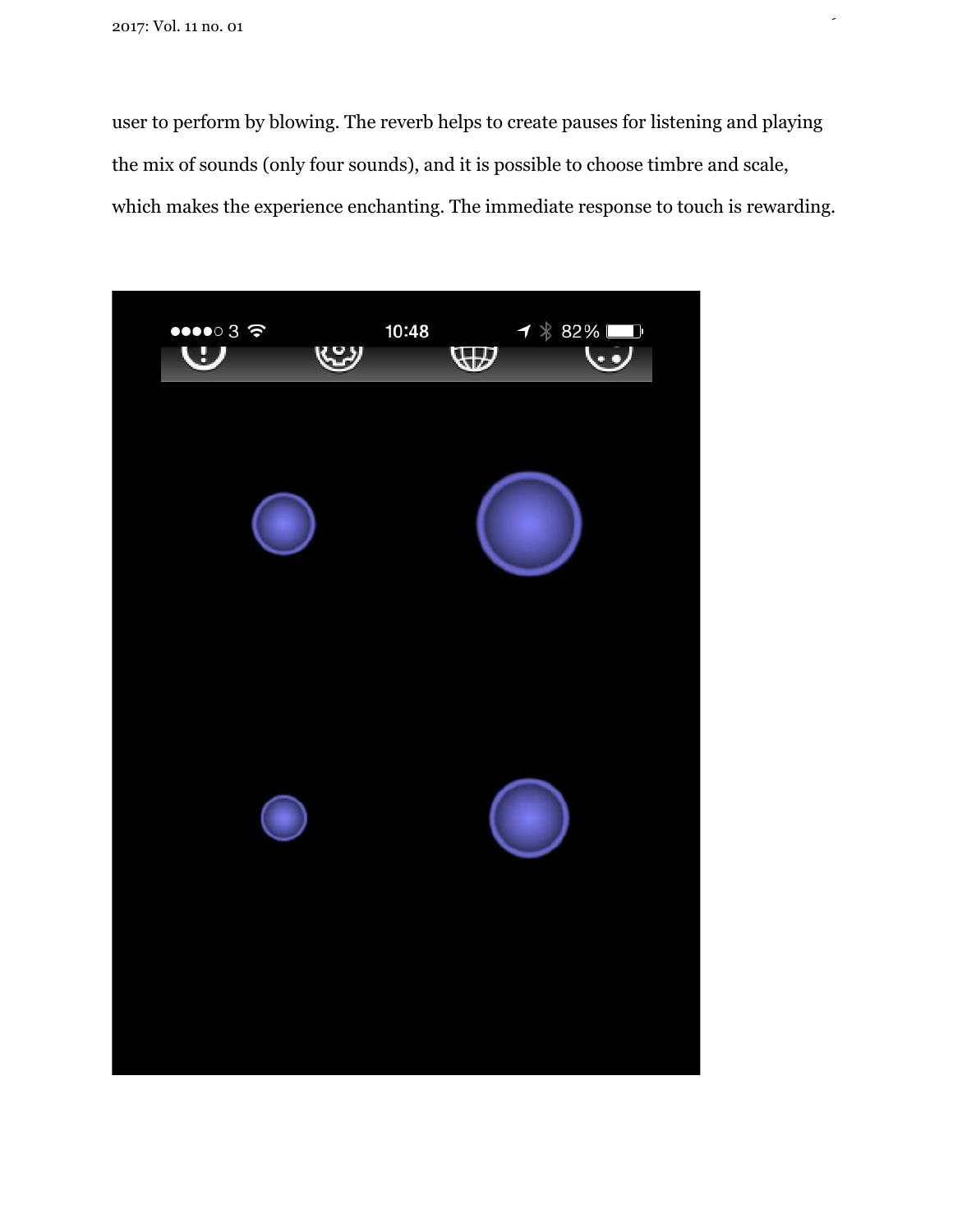# Figure 10. Ocarina app



Figure 11. Ocarina app listening mode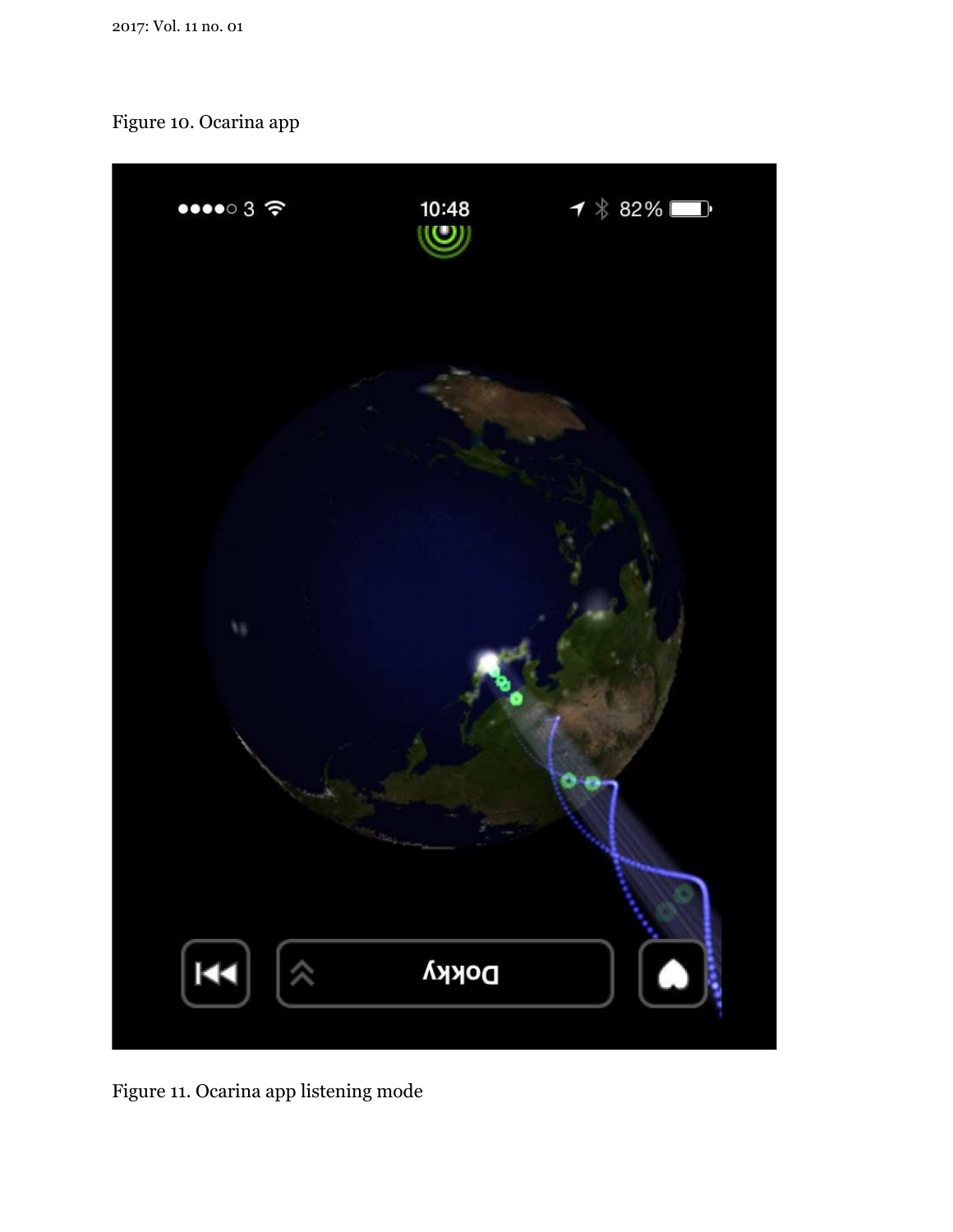An engaging use of video tracking has been developed in the *AirVox* app [18] which invites the user to wave their hands in the air. Taking inspiration from the Theremin, the app makes use of the front-facing camera of the newer iPhone models to detect hand movement in space. The user can use either one or two hands to engage, mapping one to the pitch control and another to various parameters, including volume, vibrato and filtering. The gesture of the hand with the body in stillness offers awareness of each movement the body is making by changing the sound.

The iPad *AUMI* app (Fig. 12), by Deep Listening Institute, was designed to provide full engagement with the body using camera tracking and motion. The wide variety of sounds and instruments allows for expansion of the listening experience. The software finds the 'intentional motion' of the user if all lighting settings and conditions are in place. The sounds are high quality and beautiful. The app was designed for people with "little to no voluntary mobility to participate in improvising music" (Oliveros et al, 2011; 180) and was based on a previous desktop version. In the practice of musical improvisation, this interface has contributed to "an increase in control of physical voluntary movements", and to "positive developments in psychosocial aspects" of students with physical impairments (179). If the facilitator of the session with the app wants to record her/his activity, s/he can log in to AUMI. This allows collaborative learning between the creators of the app and the users, which are mainly in educational institutions that work with children with impaired movement. The app has options to work via a local network, and has been created with improvisation in mind. This app constitutes the closest approach to inclusive features that invite people to play with each other, by using their body and sound, and listening and moving as paramount for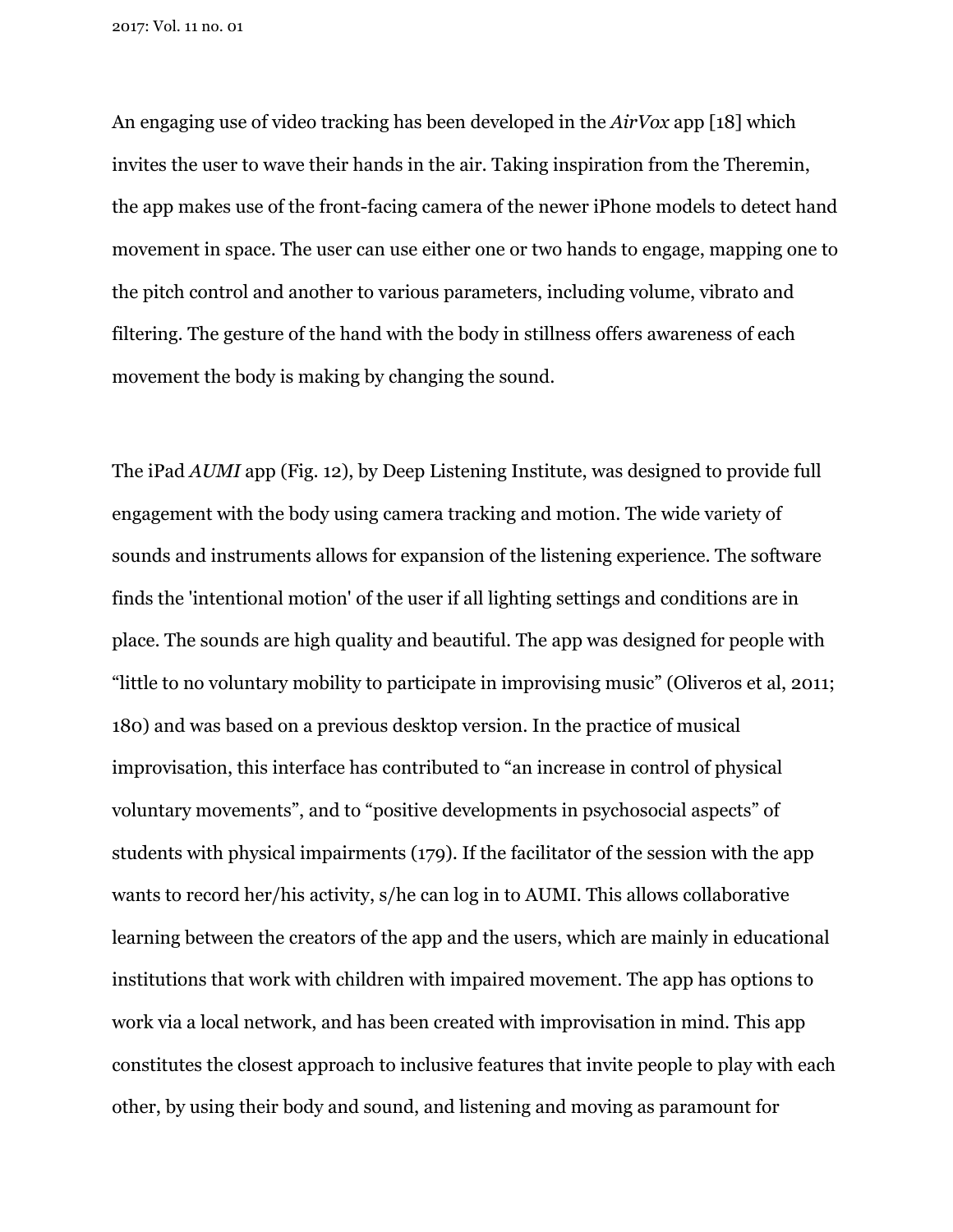# interactivity.



# Figure 12. AUMI App

The *Music Ball app* [19] uses a combination of onboard sensors and a game engine that mimics gravity. Tilting the screen influences the direction in which the balls fall and bounce, producing sound. In the *Fourier Touch app* [20], in addition to its multi-touch interface, with the help of the embedded accelerometer, the user can control pitch and volume by tilting the device on the x and y axis. By using screen touch (and dragging) the *Sonic Zoom* app [21] creates precise sonic changes, and an immersion in many layers of generative sound through the zoom feature, which is attractive and engaging. It can take the user into an exploration of areas of pure electronic sound, with an engaging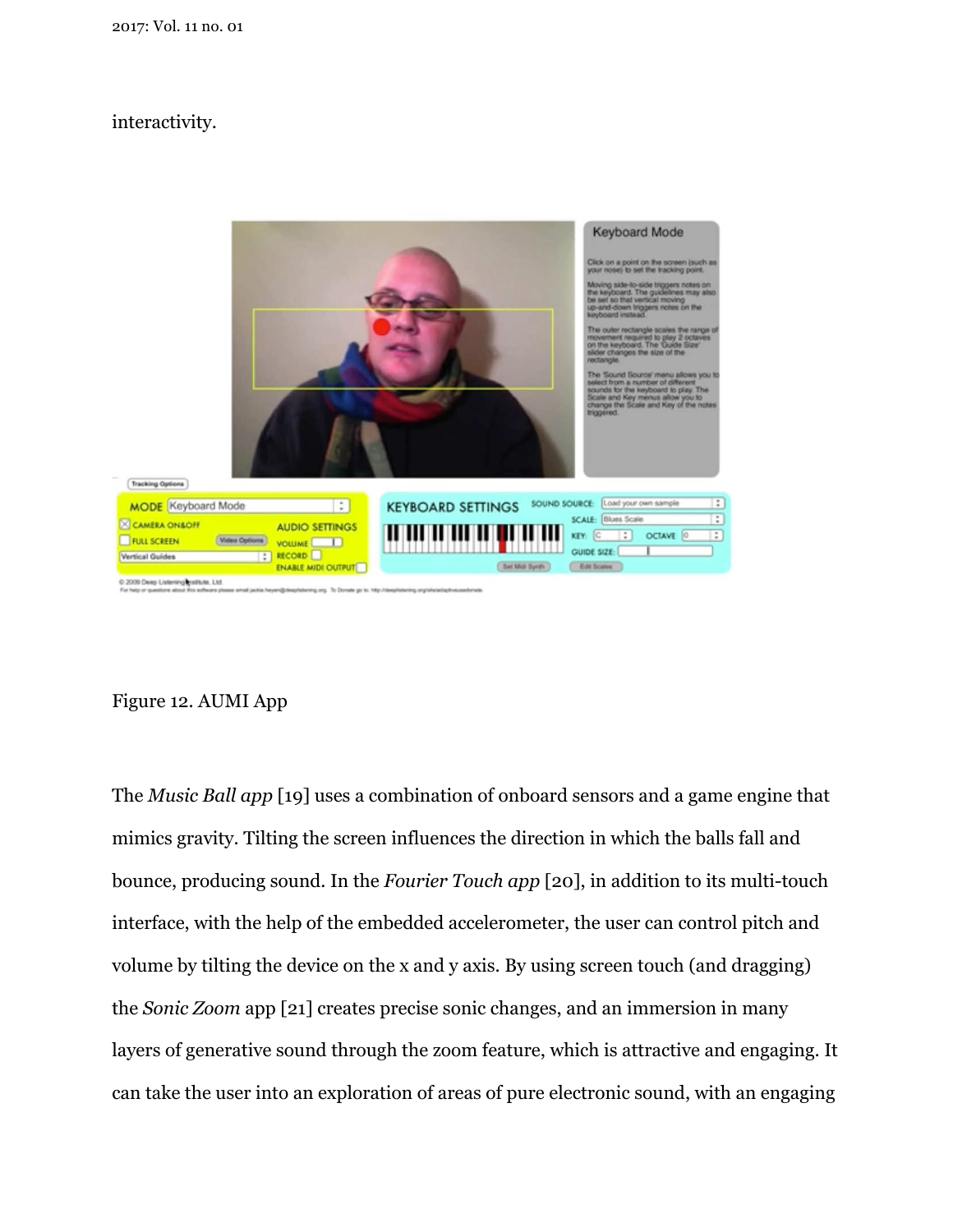interface that is far from typical music production knobs [22]. However, in these apps the interaction is being led by decisions based on visuals. This is also the case with other visually engaging sound apps, such as Patapap [23], Bloom [24], Dropophone [25], and Soundrop [26].

 $\overline{2}$ 

# **6. A taxonomy for Listening and Performing with sound apps**

After experiencing all the reviewed apps and making the selection of the most interesting approaches, I propose two taxonomies to locate the apps in terms of *listening* and *performing*, knowing that the two practices are not separate, and that it would be useful to have a categorization of the elements that play a role in reaching the experience of in-betweeness. These taxonomies might serve as guides for understanding possible parameters of 'net locality' that are specific to the mobile medium, and suggest apps that creatively explore sonic 'in-betweeness' in contexts of human migration.

The first taxonomy (Fig. 13) is 'Listening to in-betweeness'. The horizontal axis represents the domain of 'net locality'. On the extremes of the axis, I have placed local and distant locations as references to indicate where sound is coming from. I suggest that if the listening experience seems to be in the middle of the axis, we are approaching the complexity of 'in-betweeness' regarding location, as is experienced in human migration. In turn, this net locality axis is crossed by a vertical axis, which represents the domain of the perceived 'transmission time' in the listening experience. In the upper extreme, I have located 'real time', and on the lower extreme, 'past time'; the latter indicating mainly pre-recorded material. I suggest that if the listening experience seems to be in the middle of this axis, we might approach a perception of *timelessness.* For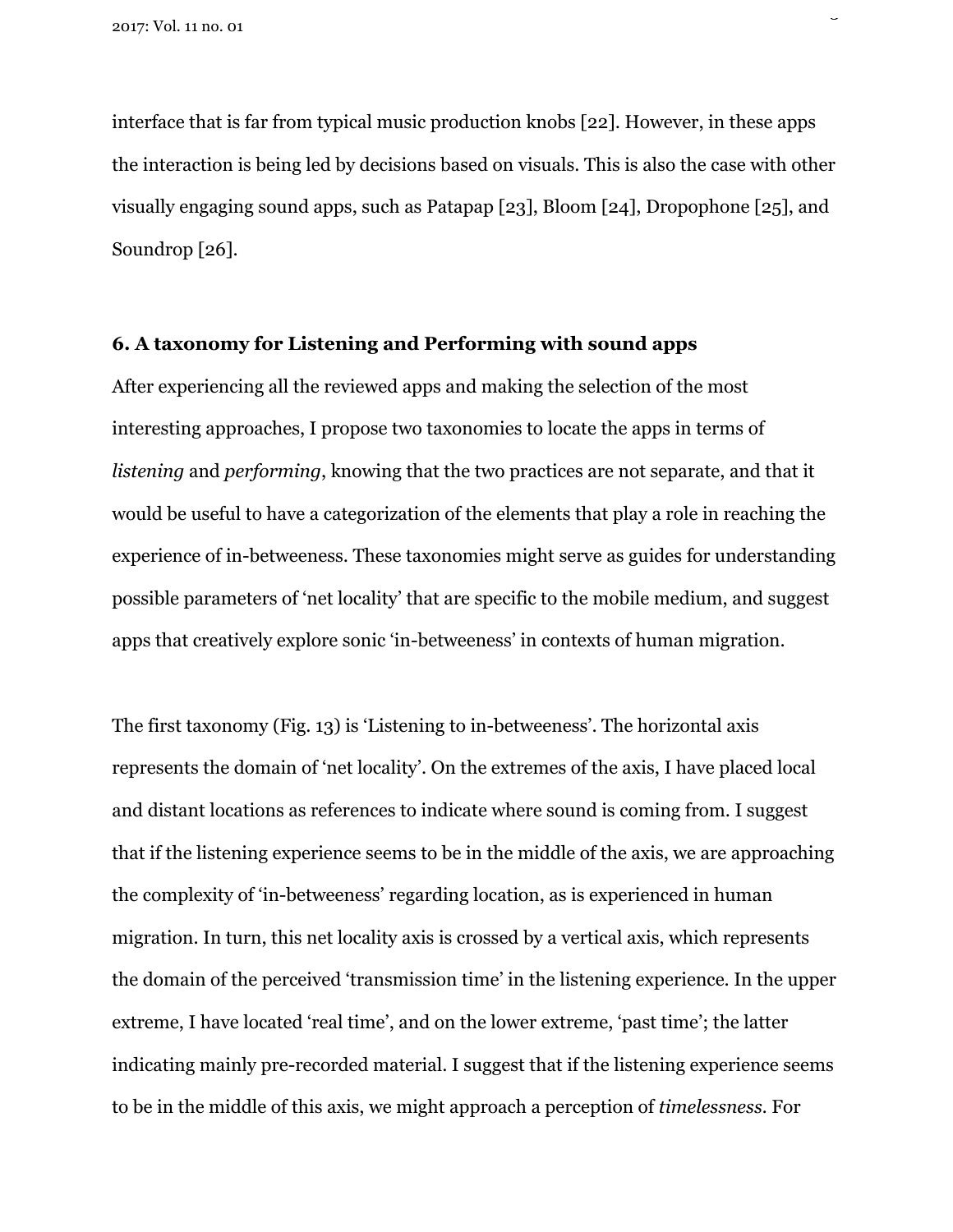instance, when you feel yourself to be simultaneously present in two different locations (as in the Sound Hailuoto app or in the Arrivals app), the sense of time might be challenged in terms of perception: no past and no present, but a sum of experiences of time, as might occur in migratory experience [27]. Thus, when an experience with a mobile sound app situates the listener in the middle of the two axes, the app is offering rich and complex approaches to time and space, enabling the experience of 'inbetweeness'.

24



Figure 13. Taxonomy 'Listening to in-betweeness'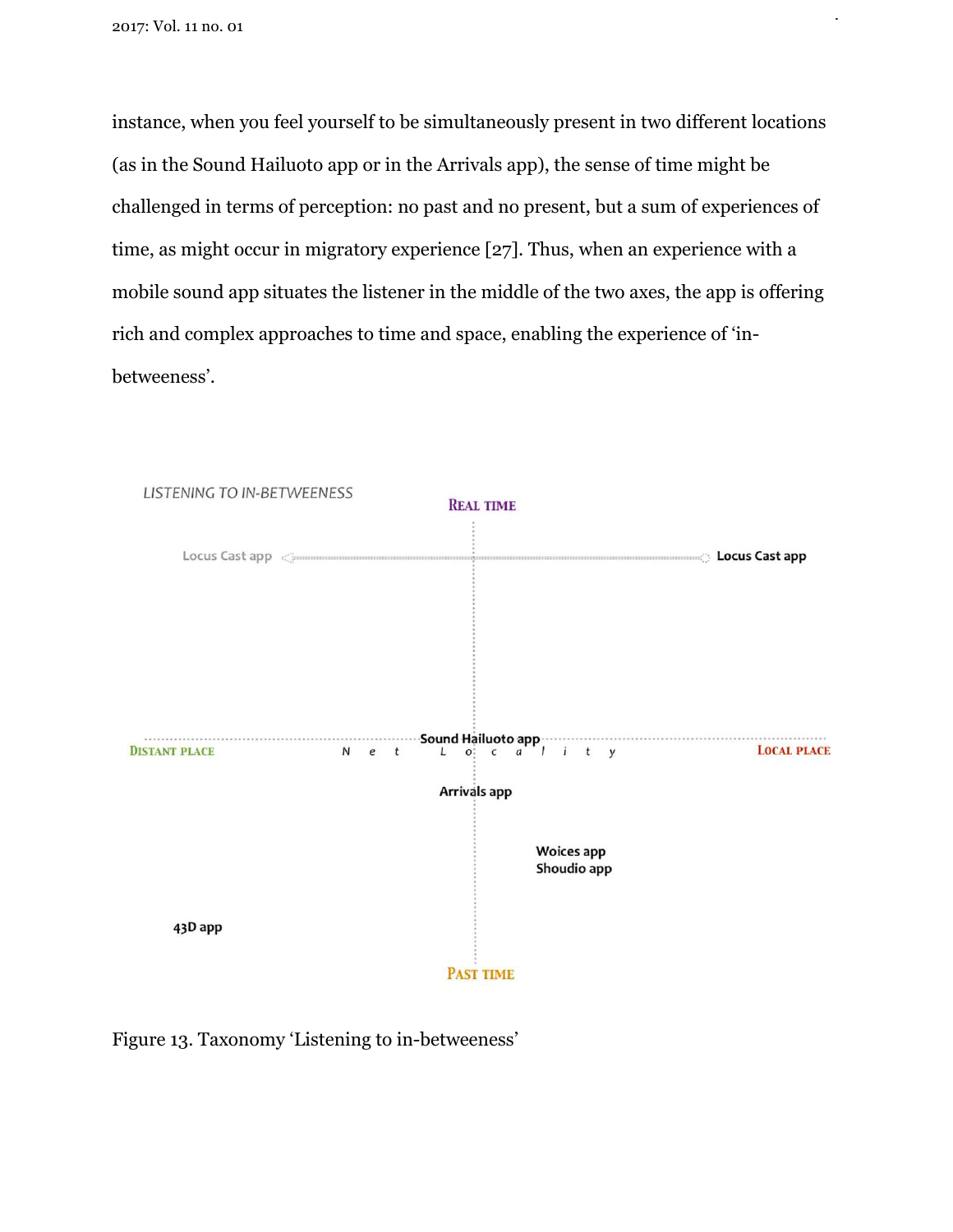For instance, in the Sound Haiuloto app subtle differences in the perception of real time are important, as the app highlights the timeless feeling created by the combination of a pre-recorded distant context (e.g. rural), and a real-time local context (e.g. urban/enclosed). In the Arrivals app, walking and its powerful forms of listening to territory, when embodied by a voice, creates a perception of location, where although the listener knows the sounds are from Kingston NY, s/he can experience the same route in London, UK. It could be argued, and will require specific tests to determine, that the feeling of timelessness might be created by the juxtaposition of acoustic external space and space experienced with the headphones. Variations might include actions such as the listener voicing memories of the local place (outside Kingston) where the app is being experienced.

 $\overline{2}$ 

The second taxonomy (Fig. 14) is 'performing in-betweeness'. This table presents the categories 'Performing Alone' and 'Performing with Others'. The axes include arrows, indicating the movement that performers might establish between two options during an improvisatory performance. Ideally movement between the two categories might allow either 'unselfing', or a return to solo mode after performing with others. The table is further divided into three rows, indicating the main sources of interaction used in performance, such as 'voice', 'body and devices', and 'visuals'.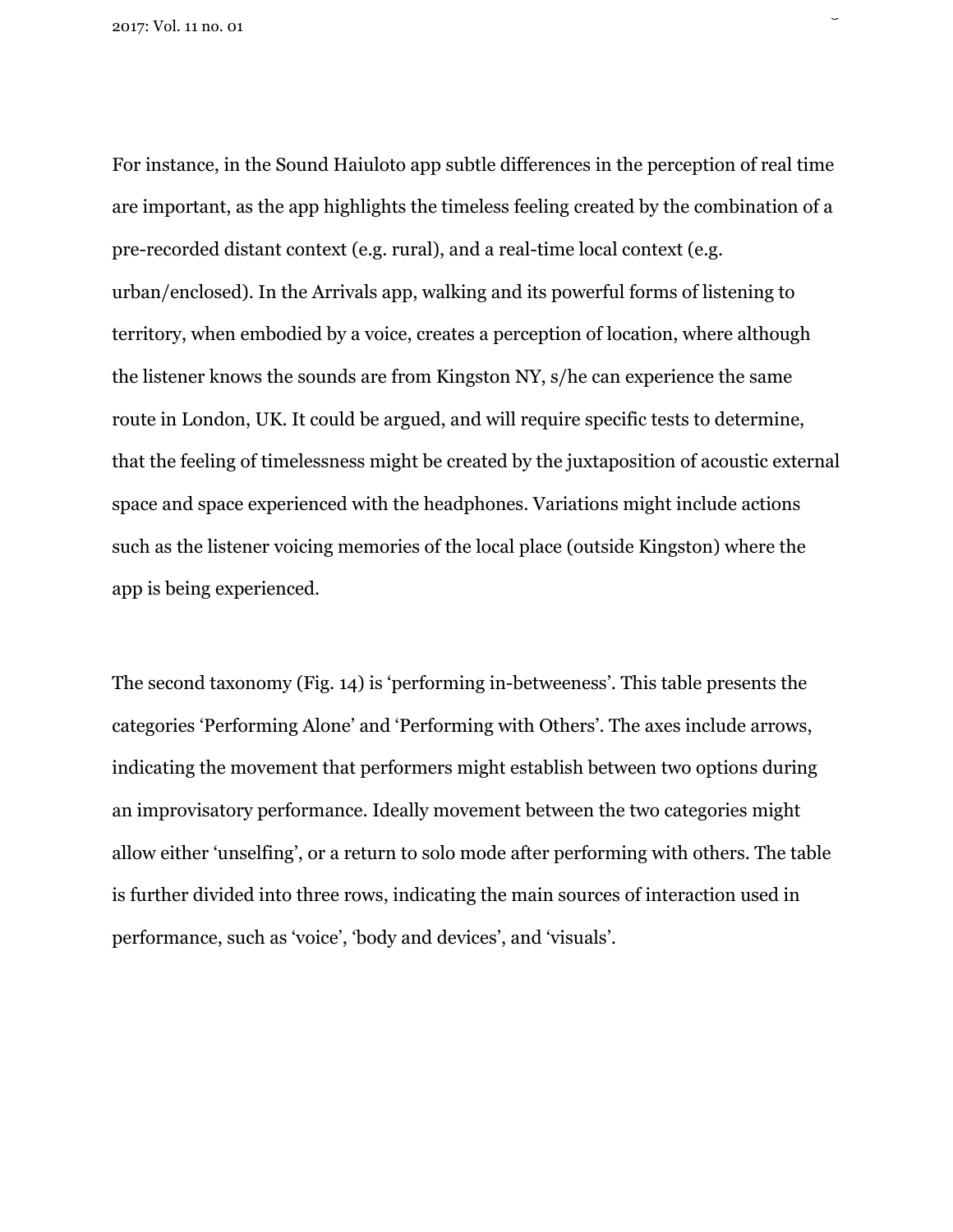

#### PERFORMING IN-BETWEENESS

Figure 14. Taxonomy 'Performing in-betweeness'

Performing alone in the reviewed mobile sound apps is a more developed feature. These apps raise questions about voice and identity within a migratory context. The looping feature in the Voice Jam, LoopyBeatbot and Overdub apps suggests that archiving a voice and its immediate interaction with yet a new voice, with some delay, opens possibilities for experimenting with traces of 'nomadic voices'. When exploring identity and place, it would be interesting to explore different forms in which the voice travels in real time—e.g. bounced back to the listener, informed by the environment where the listener is, or by other people's voices.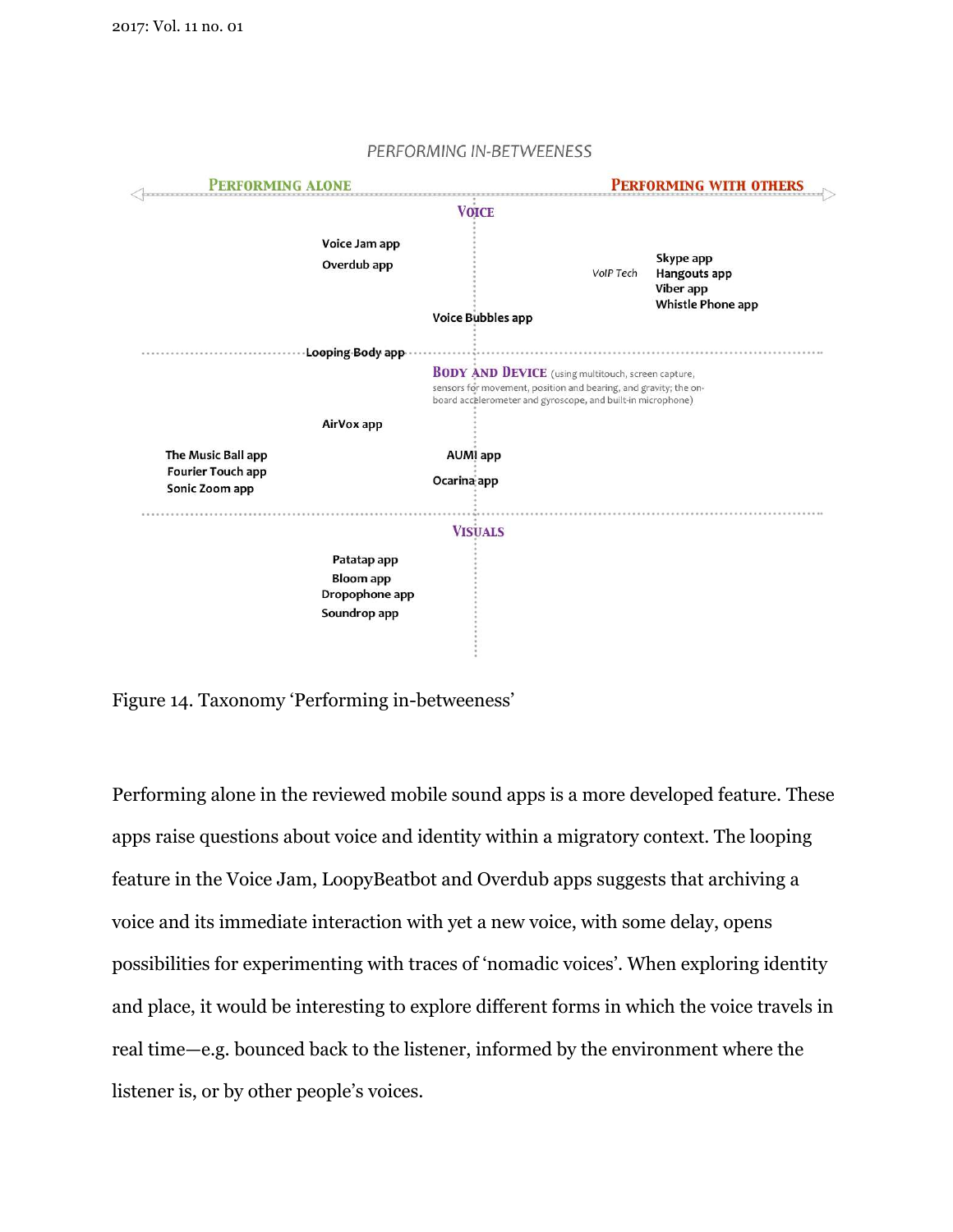The body keeps memory of place, as has been evident during the work in Deep Listening developed with migrants (Alarcón, 2015). Tracking movement of the body in space, as demonstrated with AUMI app, is a feature worth exploring together with the perception of physical space in local and distant locations. Using the precision that sensors offer to bodily motion could be explored when performing; particularly slow movements can be explored to expand awareness of sound in space/time. The mobile phone becomes an instrument during the performance; the iPad specifically offers more space for tracking both bodily motion and collective interaction, as is the case with AUMI and Voice Bubbles.

27

If the user moves between sources of interaction, these might be combined; for instance, with the use of voice and body, employing a subtle visual interface. On the other hand, visual interfaces could leave sound to its role without falling into a functional relationship, but establishing an interesting dialogue with sound, suggesting, for instance, animated scores. Engagement with touch seems very relevant if the screen is understood as a 'limit' between the two locations, which can be richly explored aesthetically and technically. The possibility of playing with screen space is an interesting metaphor for migration and 'in-betweeness' that could stimulate sonically rewarding experiences in an improvisational context, as in a multiplayer space.

# **7. A reflection on Listening and Performing**

Creating taxonomies based on a qualitative and technical review for the exploration of the 'in-between' sonic space has been helpful for understanding the mobile as a medium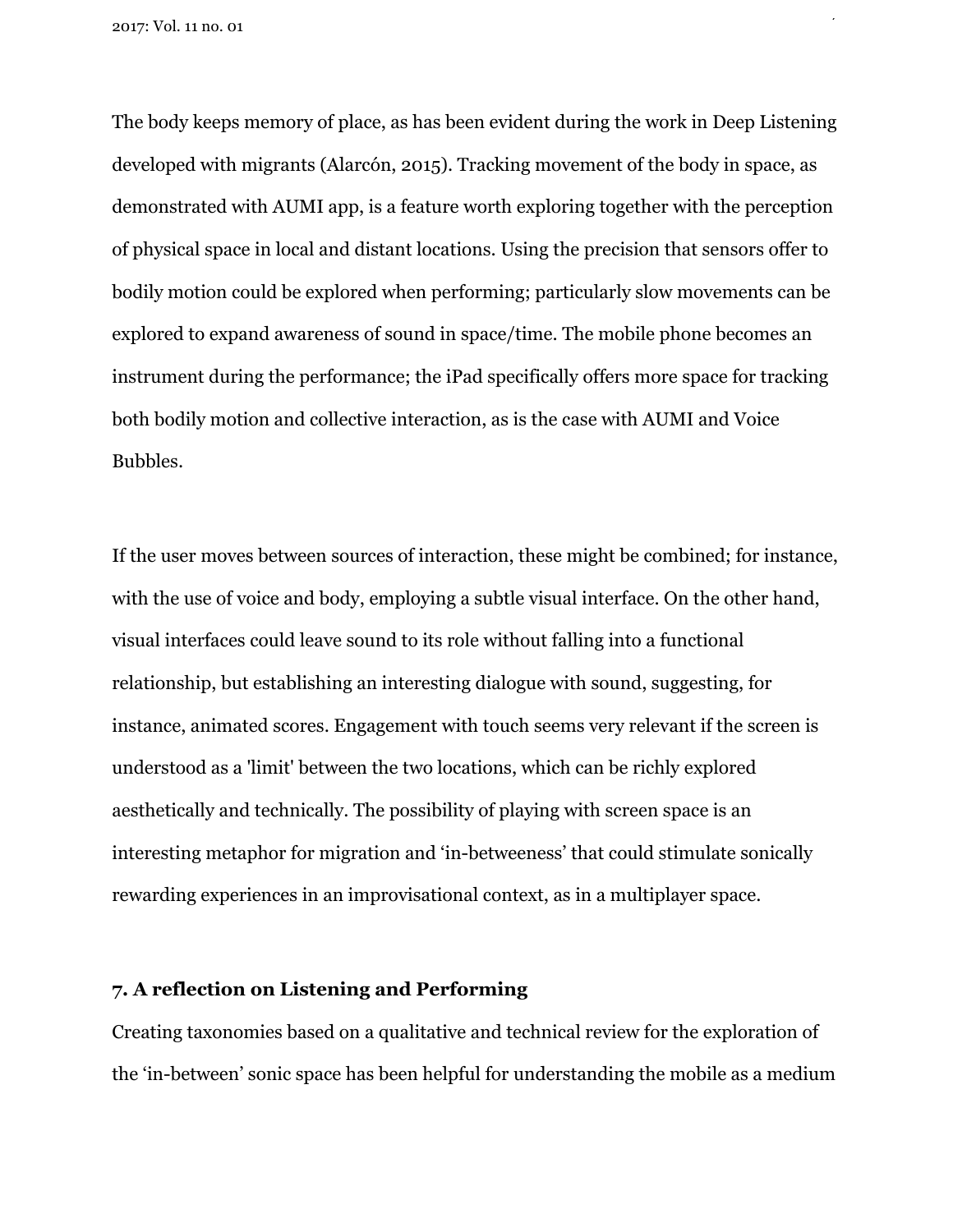that differs from Internet-based experiences, and that situates listening and performing within the territory of 'net locality'.

When combining the proposed taxonomies of listening and performing, it might also be possible to envision an app where voice and body are the sources of interaction, and might move between solo and collective performance. Using sound from the environment in the experience could be based on creating archives of space and of a voice in a particular location, creating also mobility between perception of time and perception of the space (local or distant).

Envisioning hybrid spaces involving others is still undeveloped for apps using voice and sounds of place. Perhaps the medium itself is not yet inviting us to listening and performing as integrated activity using such sonic material. However, existing technical options could offer different possibilities for the understanding of voice, body and interfaces in mobile app based performance.

Using *listening* and *performing* taxonomies can help us to imagine apps for local and distant interactions that follow the concept of 'in-betweeness' in migration, expanding our senses of belonging and place.

# **Acknowledgements**

This research has been supported by the research centre CRiSAP (Creative Research into Sound Arts Practice). Collaboration from the app developer Donal O'Brien in the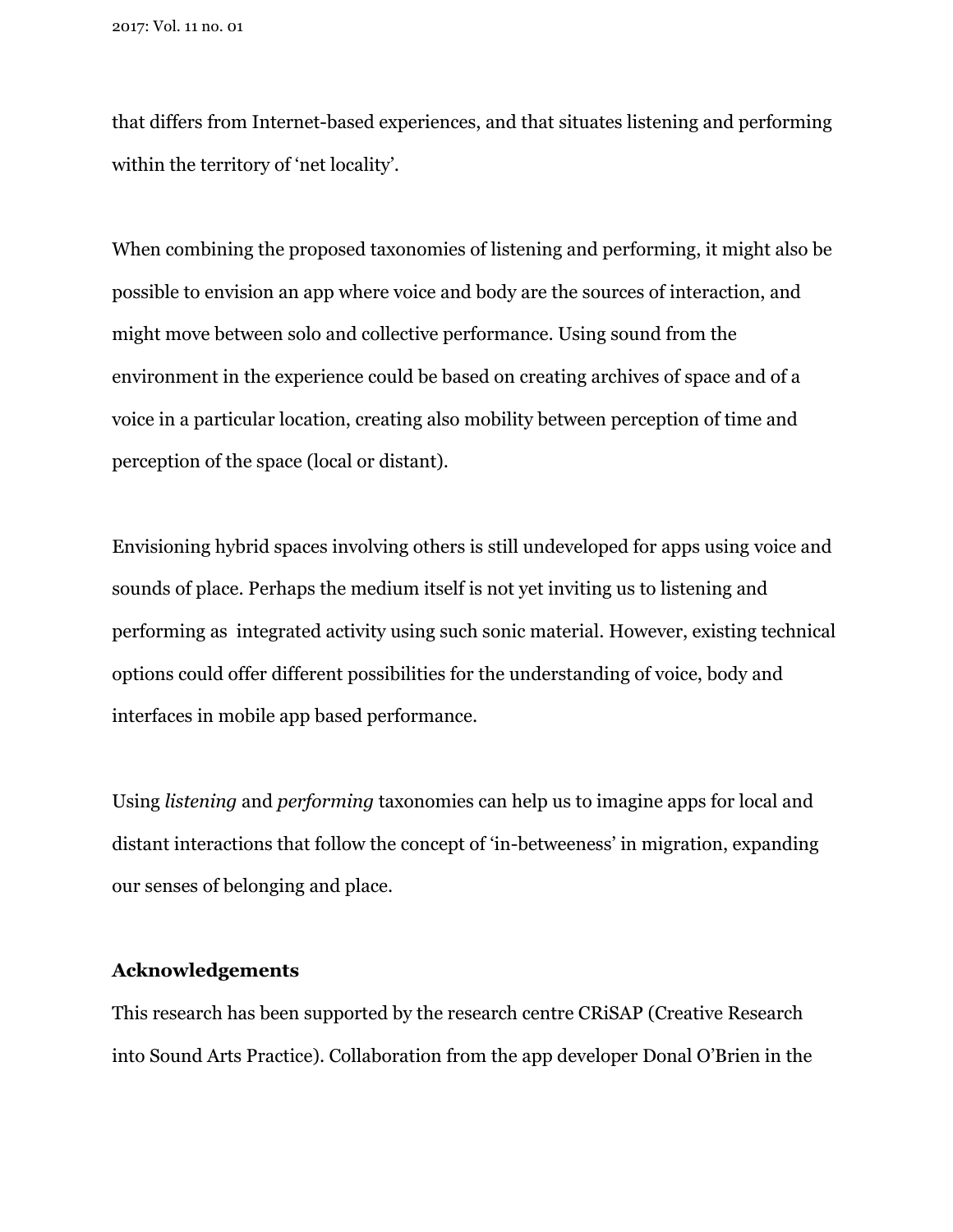comparative review has been sponsored by the Staff Development Research Fund 2014, at the London College of Communication, University of the Arts London.

29

# **Notes**

- 1 Telematic Sonic Performances created until now, focusing on the migratory experience are 'Letters and Bridges' (Mexico – Leicester, 2012), 'Migratory Dreams' (Bogotá – London. 2012) , 'Tasting Sound Listening to Taste' (London – Troy, 2013), Bangalore: Aural Transitions (Srishti Campuses Bangalore 2015), 'Suelo Fértil' [Fertile Soil] (London – Mexico – Austria, 2016).
- 2 SoundJack, Tube Plug and Jacktrip software. TubePlug is a VST plugin, unfortunately no longer distributed and supported, created by*Jörg Stelkness* http://www.t-u-b-e.de/iplug.htm Accessed July 30, 2013
- 3 This project has been developed since 2005 by the research group Locus Sonus in France. http://locusonus.org
- 4 REVEIL is 'the first 24 hour radio broadcast of the sounds of daybreak around the world'. It was transmitted in Soundcamp, a listening event over the first weekend in May (2014). REVEIL used *LocusCast app* in conjunction with *LiveShout App*, which is a mobile streaming app that allows for single or simultaneous multiple user broadcast and works with Icecast streaming technology. By the publication time of this paper, *LiveShout App* has been updated including broadcasting and simultaneous listening of up to three streams, as a form of bi-directionality. Supported by the AHRC (Arts and Humanities Research Council) it has been led by Franziska Schroeder and Pedro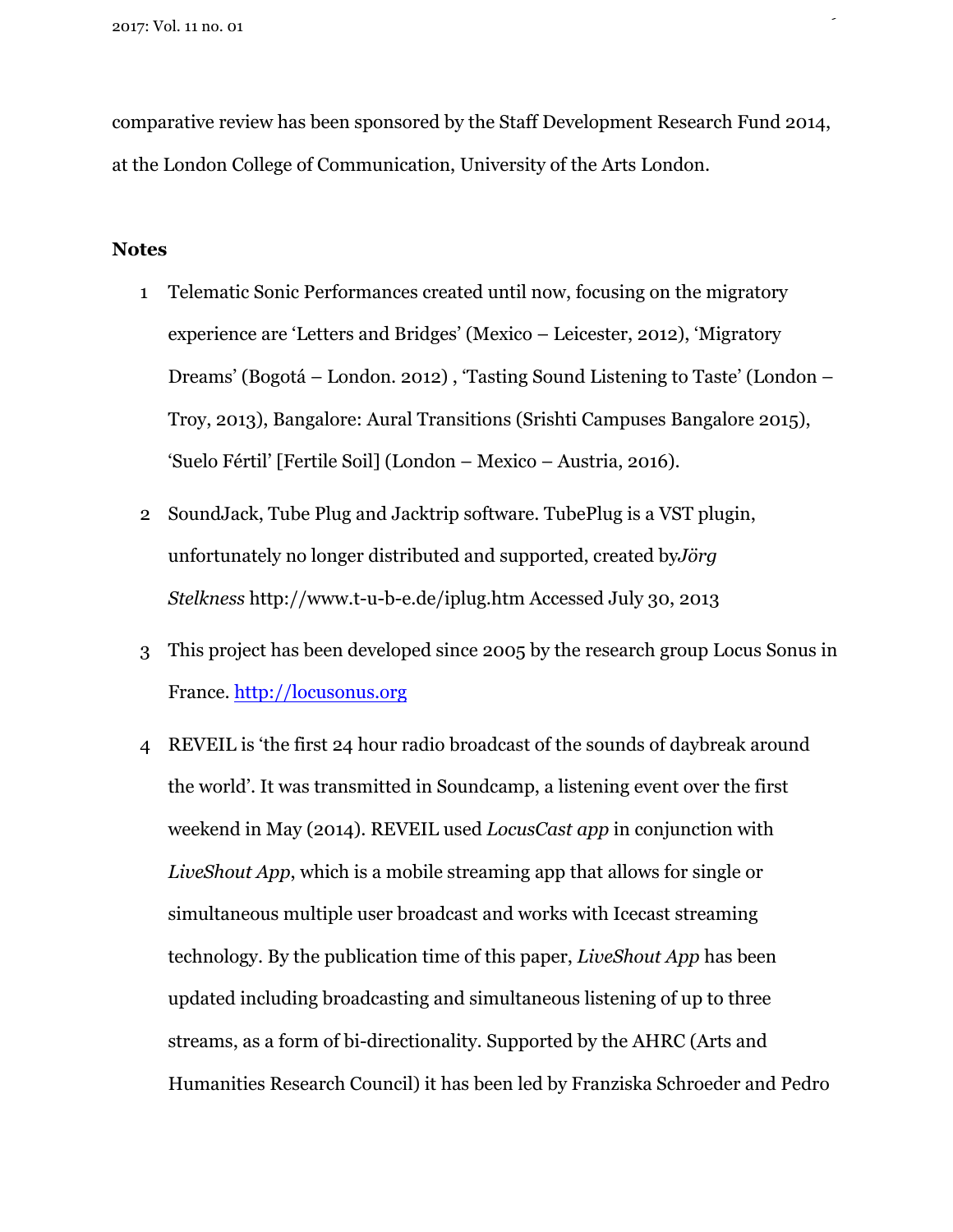Rebelo from SARC (Sound Arts Research Centre) in Belfast, in collaboration with Peter Sinclair from Locus Sonus.

 $\overline{a}$ 

- 5 http://freesound.org
- 6 Developed by 43D.
- 7 Developed by Juan Carlos Duarte Regino, from Hai Art. http://www.haiart.net/
- 8 For iPhone made by RP Landegent
- 9 by *Woices*
- 10 With the technical production of Paul Cantrell https://itunes.apple.com/gb/app/arrivals-kingston/id534582158?mt=8 (most recent update 26/06/12)
- 11 Several popular VoIP apps exist today for both the iOS and Android platforms.
- 12 Examples of animated scores are the ones created by Ryan Ross Smith, http://www.youtube.com/user/ryanrosssmith/videos Accessed 21/06/14 Other scores have been created as apps themselves, such as Decibel ScorePlayer developed in Australia by Lindsay Vickery. These used networked possibilities too. https://itunes.apple.com/gb/app/decibel-scoreplayer/id622591851?mt=8
- 13 by RD Wong
- 14 by Kirill Edelman
- 15 The sensors available in Android phones are Motion sensors (including accelerometers, gravity sensors, gyroscopes, and rotational vector sensors), Environmental sensors (including barometers, photometers, and thermometers),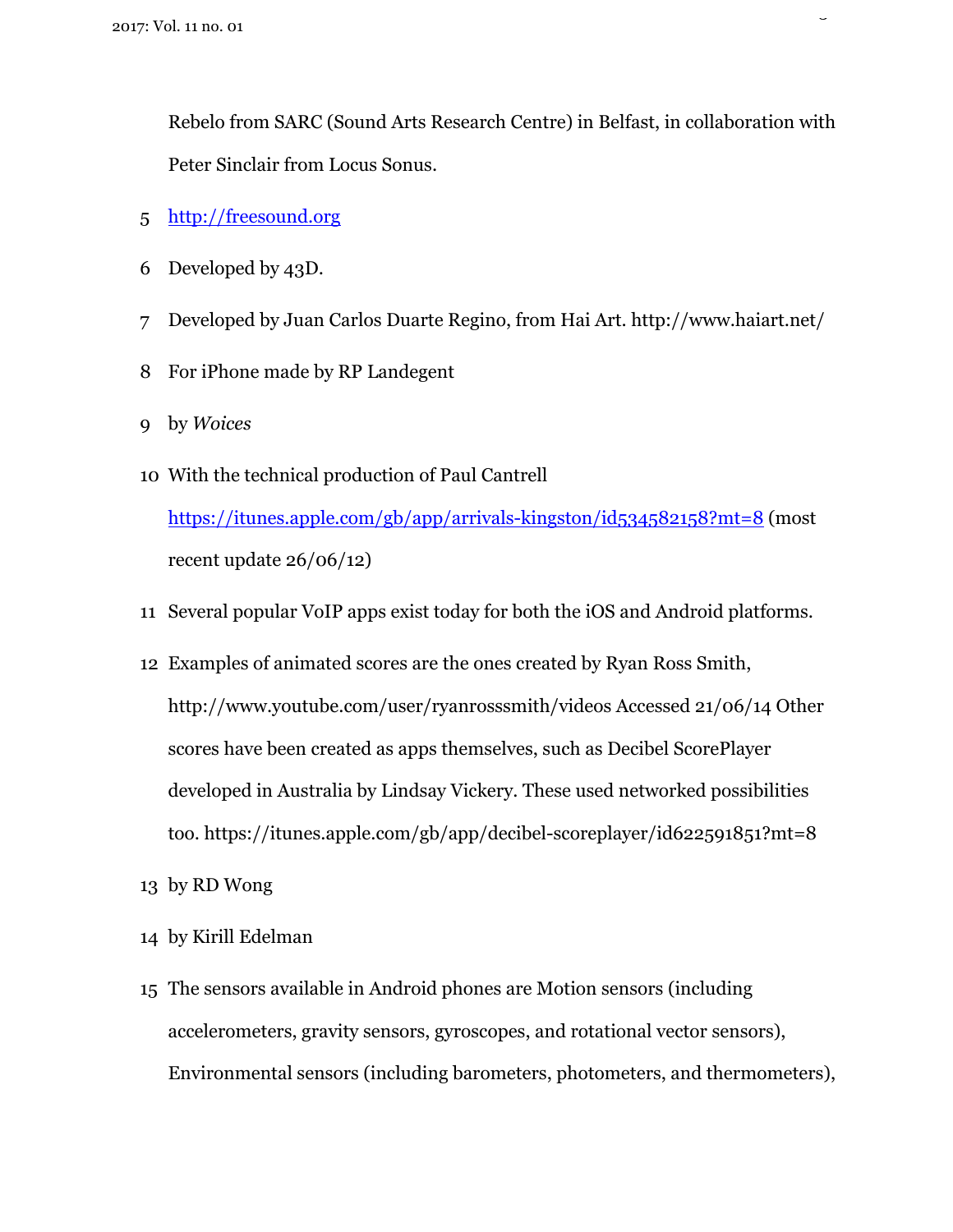position sensors (including orientation sensors and magnetometers) http://developer.android.com/guide/topics/sensors/sensorsoverview.html (Accessed on 17/09/14)

 $\overline{a}$ 

16 The sensors available in iOS devices are Proximity sensor (iPhone), motion sensor/accelerometer (iPhone, iPad), Ambient light sensor (iPhone, iPod, iPad), moisture sensor and gyroscope.

http://ipod.about.com/od/ipodiphonehardwareterms/qt/iphone-sensors.htm (Accessed on 17/09/14)

- 17 By Ge Wang
- 18 *B*y Yonac Inc
- 19 by Acoustic World
- 20 by KonakaLab
- 21 OS iPad App. PhD Project at Queen Mary University of London. By Robert Tubb. Created on 05/08/2013
- 22 Currently there are knobs developed for iPad to control Touch OSC, http://www.wired.co.uk/news/archive/2014-07/09/tuna-knobs (Accessed on 14/08/14)
- 23 by Jono Brandel
- 24 by Brian Eno and Peter Chilvers
- 25 by Yosuke Hayashi
- 26 by Develoe, LLC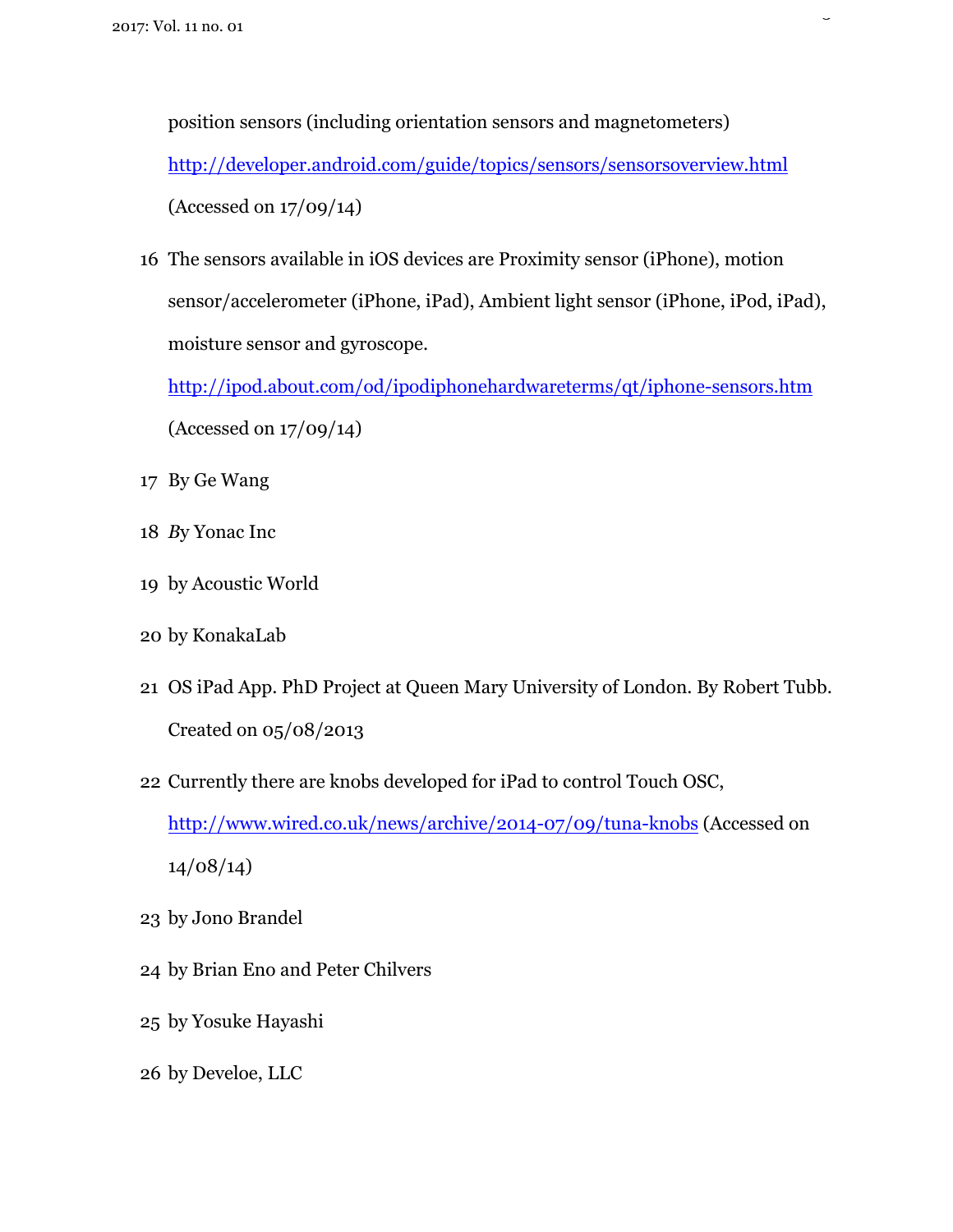27 The migratory process brings moments of confusion for the migrant. León and Rebeca Grinberg (1996), in their psychoanalytic study "Migration and Exile", state that the migrant experiences an overlapping of cultures, places, languages, and memories, when trying to transform the unknown into the familiar. S/he is transferring streets and people from the past to the new place, feeling s/he is having a reencounter with known people in the faces of unknown passers by. I suggest that in those moments not only spaces but the perception of the time overlaps, bringing situations and places from the past as if happening in the present time, creating a *timelessness* feeling for the migrant.

 $\overline{a}$ 

# **References**

Alarcón, Ximena. "Sonic Migrations: Listening In-between, Sensing Place." In *Environmental Sound Artists: In Their Own Words*. Edited by Frederick Bianchi and V.J. Manzo. New York: Oxford University Press, 2016.

Alarcón, Ximena. "Telematic Embodiments: Improvising via Internet in the Context of Migration." (including two sound files from 'Migratory Dreams' telematic performance). In *Vs. Interpretation: An Anthology on Improvisation Vol.1*. Edited by David Rothenberg. Prague: Agosto Foundation, 2015.

Alarcón, Ximena. "Networked Migrations: Listening To And Performing The In-Between Space". *Liminalities: A Journal Of Performance Studies* Vol. 10, No. 1, 2014.

Alarcón, Ximena and O'Brien, Donal. *Comparative Review Apps towards an 'inbetween' performance app.* Technical Report. CRiSAP. (Unpublished). 2014. Accessed July 2, 2016. http://ualresearchonline.arts.ac.uk/8415/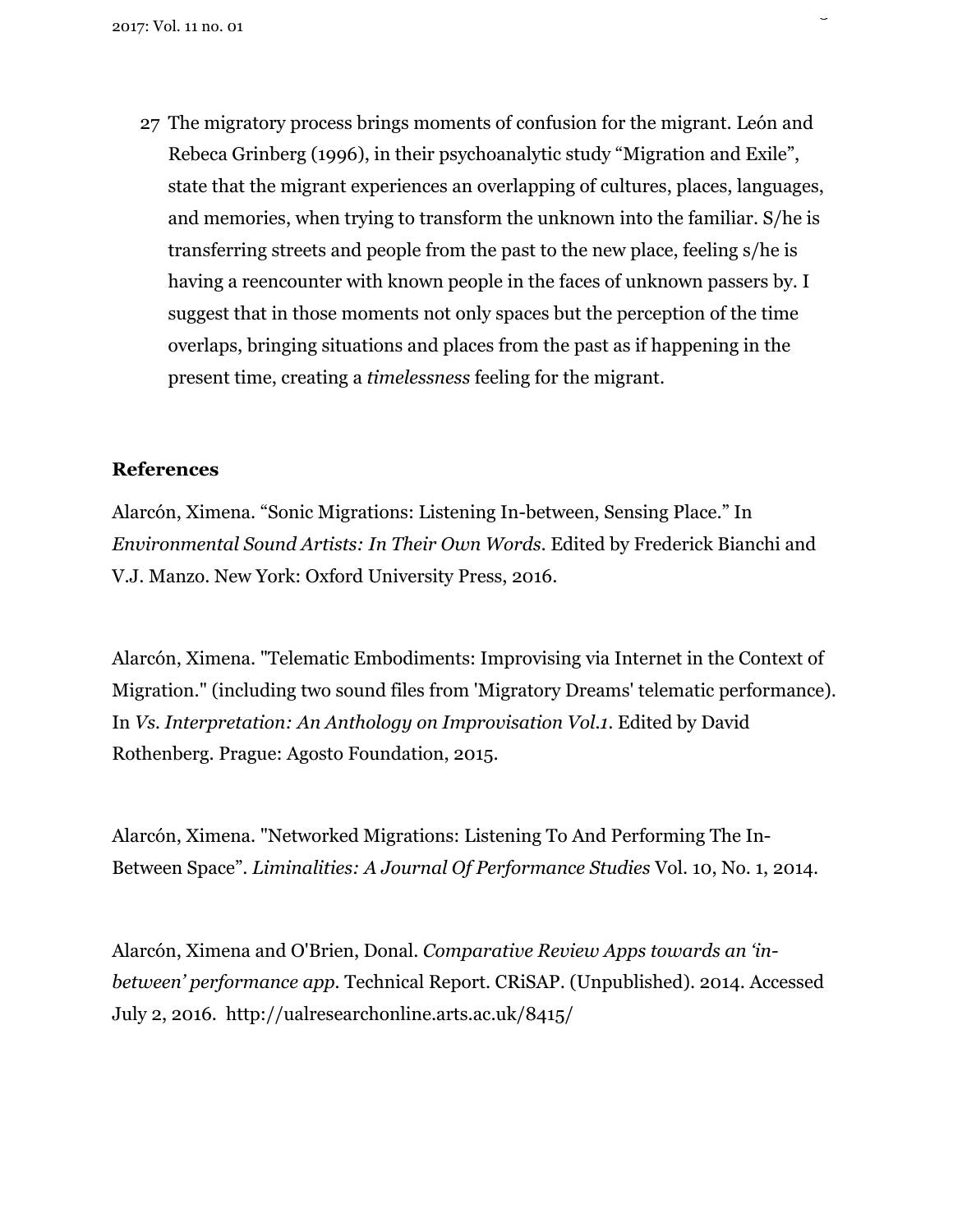Bench, Harmony. "Gestural Choreographies: Embodied Disciplines and Digital Media." In *The Oxford Handbook of Mobile Music Studies* Vol. 2. Edited by Sumanth Gopinath and Jason Stanyek. Oxford New Press: USA, 2014.

--

Cáceres, Juan-Pablo and Chafe, Chris. "JackTrip: Under the hood of an engine for network audio." *Journal of New Music Research*, 39(3), 2010.

Carôt, Alexander & Werner, Christian. "Network Music Performance – Problems, Approaches and Perspectives". Paper presented at the "Music in the Global Village" - Conference September 6-8, 2007 Budapest, Hungary. Accessed July 1, 2016. http://www.carot.de/Docs/MITGVACCW.pdf

De Souza e Silva, Adriana. "Location-aware Mobile Technologies: Historical, Social and Spatial Approaches." In *Mobile, Media and Communication* Vol. 1, Number 1, January, 2013. Accessed July 1, 2016. http://mmc.sagepub.com

Grinberg, León & Grinberg, Rebeca. *Migración y Exilio. Estudio Psicoanalítico*. Madrid: Biblioteca Nueva. 1996.

Korhonen Hannu & Koivisto Elina M.I. "Playability Heuristics for Mobile Games." In *MobileHCI'06*, September 12–15, 2006, Helsinki, Finland. Accessed July 13, 2016. http://doi.acm.org/10.1145/1152215.1152218.

Madianou, Mirca. "Polymedia communication and mediatized migration: an ethnographic approach". In *Mediatization of Communication*. Edited by K. Lundby. pp. 323-248, Berlin: De Gruyter. 2014.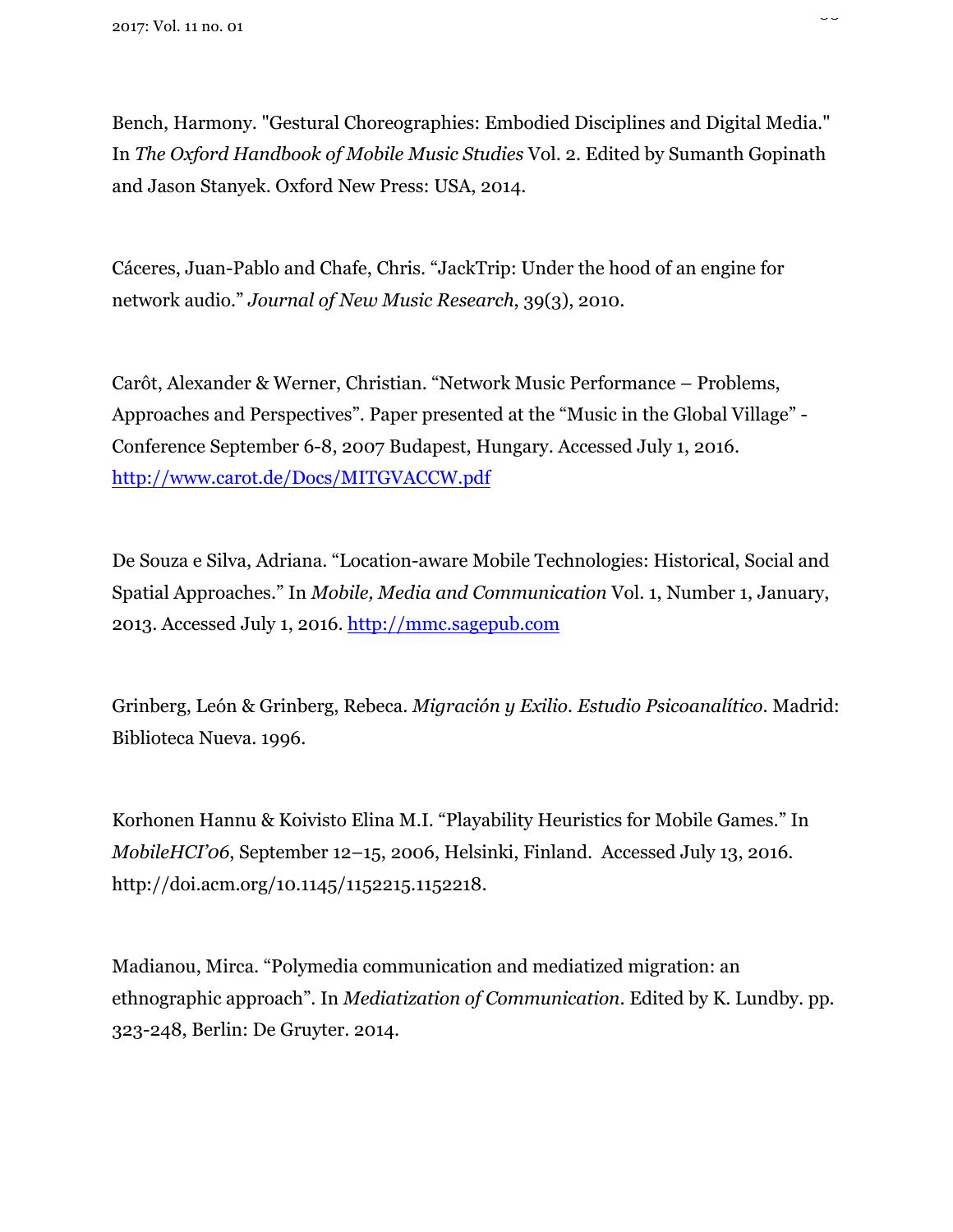Oliveros Pauline, Miller Leaf, Heyen Jaclyn, Siddall Gillian, and Hazard Sergio. "A Musical Improvisation Interface for People With Severe Physical Disabilities." In *Music and Medicine* 3(3) 172-181. 2011.

 $\overline{a}$ 

Oliveros, Pauline. *Deep Listening: A Composer's Sound Practice*. Lincoln, NE: iUniverse Books, 2005.

Ortega, Mariana. "Multiplicity, Inbetweeness, and the Question of Assimilation." In *The Southern Journal of Philosophy* 46: 65–80, 2008.

Papadomanolaki, Maria. "The Field Reporter." In *Soundcamp* tabloid publication. Pages 10-11, 2014.

Papastergiadis, Nikos. "The Role of Art in Imagining Multicultural Communities." In *Breaching Borders: Art Migrants and the Metaphor of Waste*. Edited by Juliet Steyn, Nadja Stamselberg. London: I.B.Tauris & Co Ltd, 2014.

Schroeder, Franziska. "Network[Ed] Listening—Towards A De-Centering Of Beings". *Contemporary Music Review* 32, no. 2-03 (2013): 215-229. Accessed July 13, 2016. doi:10.1080/07494467.2013.775807.

Tanaka, Atau. "Creative Applications of Interactive Mobile Music." In *The Oxford Handbook of Mobile Music Studies* Vol. 2. (2014). Edited by Sumanth Gopinath and Jason Stanyek. Oxford New Press: USA.